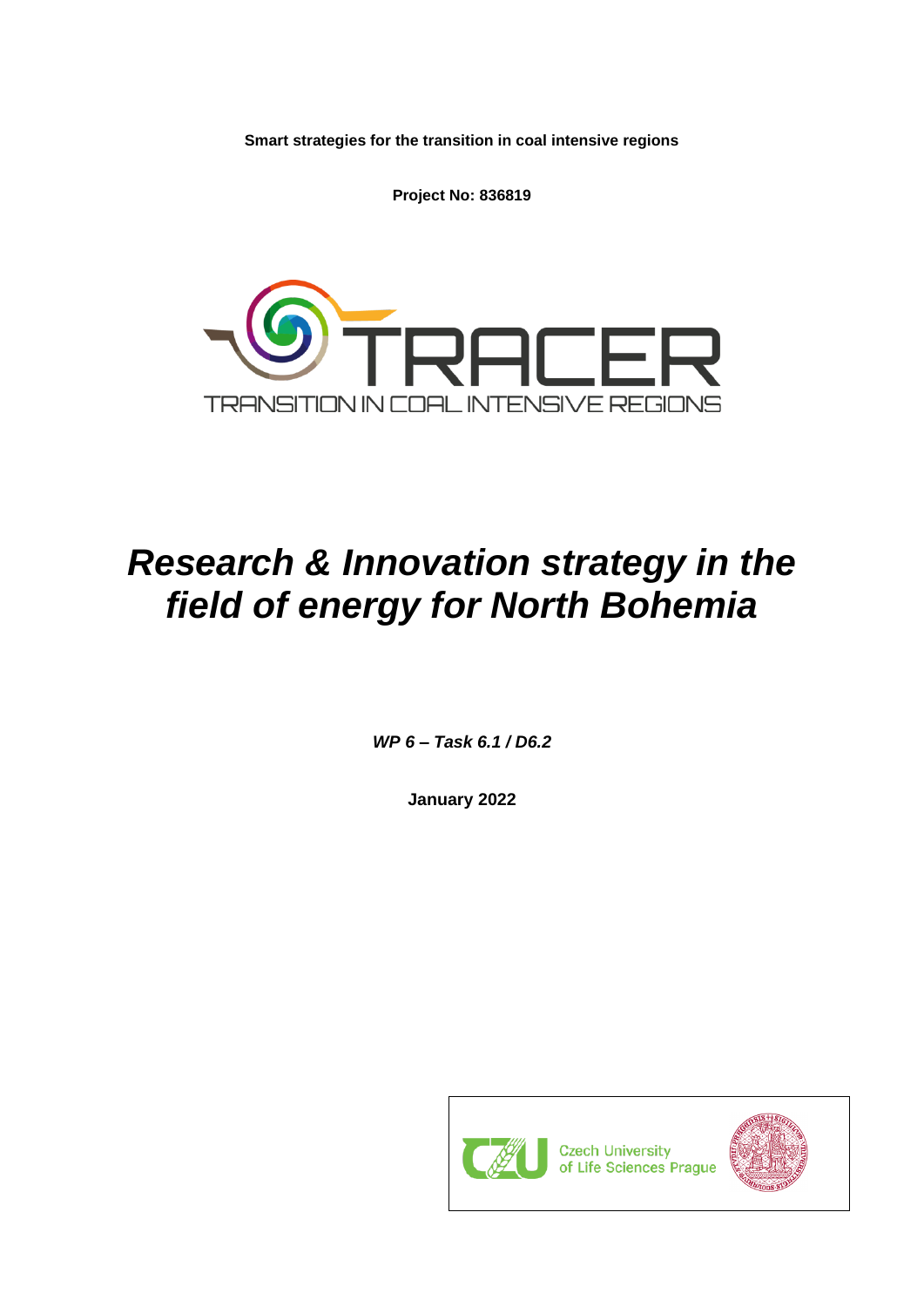- Authors: Jan Frouz Environment center Charles University, Czech Republic Agáta Kotábová - Environment center Charles University, Czech Republic Markéta Hendrychová - Czech University of Life Sciences Prague, Czech Republic
- Editors: Charalampos Malamatenios, Centre for Renewable Energy Sources and Saving, Greece Rita Mergner, WIP Renewable Energy, Germany Rainer Janssen, WIP Renewable Energy, Germany
- Contact: Environment center Charles University Jan Frouz José Martího 407/2 160 00 Prague 6 Czech Republic tel.: +420 220 199 472 e-mail: [jan.frouz@czp.cuni.cz](mailto:jan.frouz@czp.cuni.cz) czp.cuni.cz

Czech University of Life Sciences Prague Markéta Hendrychová Kamýcká 129 165 00 Prague - Suchdol tel.: +420 224 383 717 e-mail: [hendrychovam@fzp.czu.cz](mailto:hendrychovam@fzp.czu.cz) fzp.czu.cz



This project has received funding from the European Union's Horizon 2020 research and innovation programme under grant agreement No 836819. The sole responsibility for the content of this report lies with the authors. It does not necessarily reflect the opinion of the European Union. Neither the INEA nor the European Commission are responsible for any use that may be made of the information contained therein.

TRACER website: [www.tracer-h2020.eu](http://www.tracer-h2020.eu/)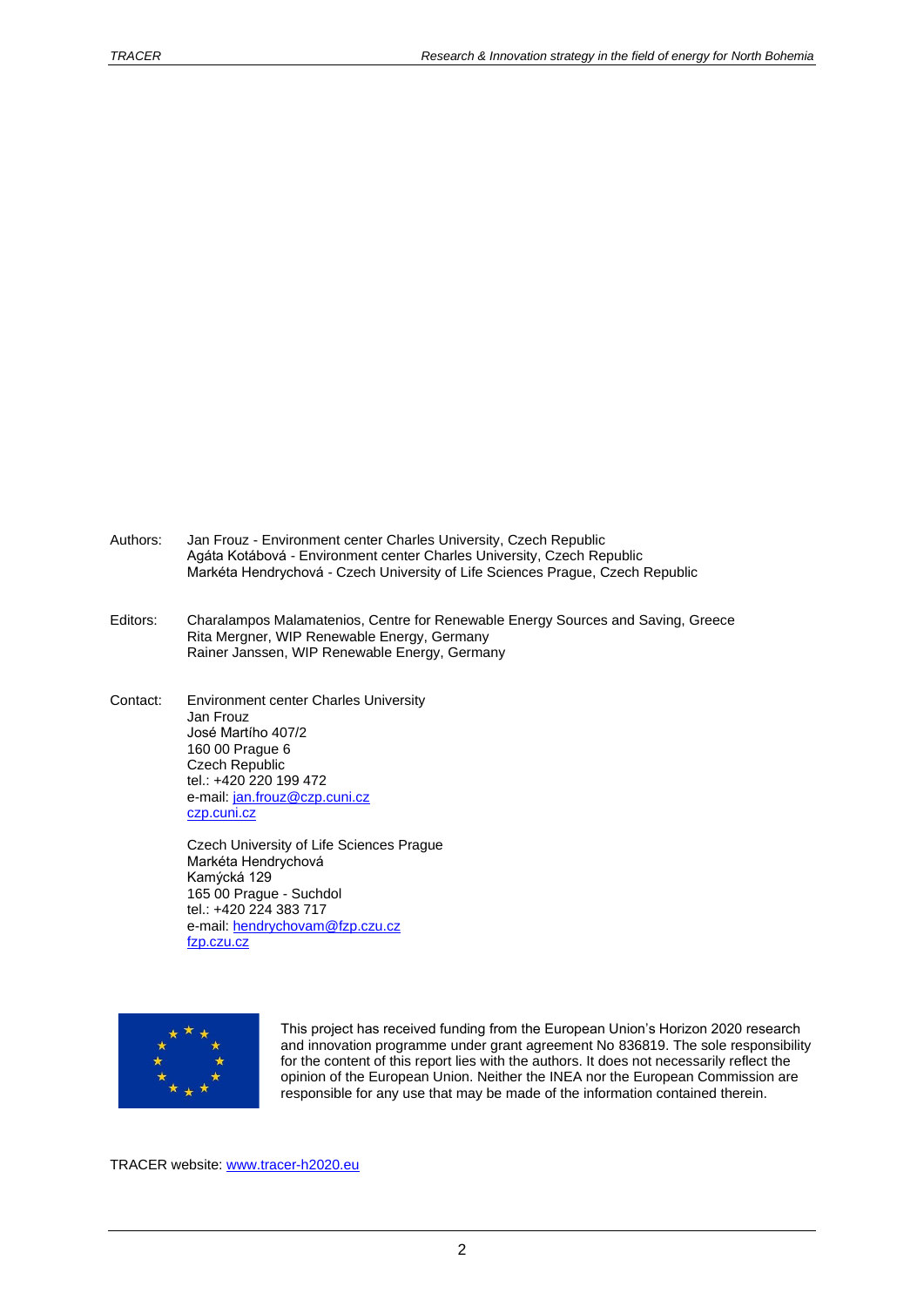# **Contents**

|                      |                                                                                                      | $\boldsymbol{4}$ |
|----------------------|------------------------------------------------------------------------------------------------------|------------------|
| $\boldsymbol{I}$     |                                                                                                      | $\boldsymbol{4}$ |
|                      | 1.1 Development of the Strategy: Overview of the process ________________________4                   |                  |
|                      |                                                                                                      |                  |
|                      |                                                                                                      |                  |
|                      |                                                                                                      |                  |
|                      | 2.2 North Bohemia Region's energy and environment outlook__________________7                         |                  |
|                      | 2.3 North Bohemia Region's current energy related R&I landscape ______________11                     |                  |
| $\boldsymbol{\beta}$ |                                                                                                      |                  |
|                      |                                                                                                      |                  |
|                      |                                                                                                      |                  |
| 4                    | <b>Support framework for R&amp;I in Energy and Environment</b> _____________14                       |                  |
|                      | 4.1 Multi-level governance structure for R&I policies in the North Bohemia Region 14<br><i>4.1.1</i> |                  |
|                      | Research and development 15<br>4.1.2                                                                 |                  |
|                      | 4.1.3                                                                                                |                  |
|                      | 4.1.4<br>$Environment$ 16                                                                            |                  |
|                      |                                                                                                      |                  |
|                      |                                                                                                      |                  |
|                      |                                                                                                      |                  |
|                      | 4.3 Priority areas for Research and Innovation __________________________________18                  |                  |
|                      | 4.4 Evaluation and Monitoring 19                                                                     |                  |
| 5                    |                                                                                                      |                  |
|                      | $\overline{\phantom{a}21}$                                                                           |                  |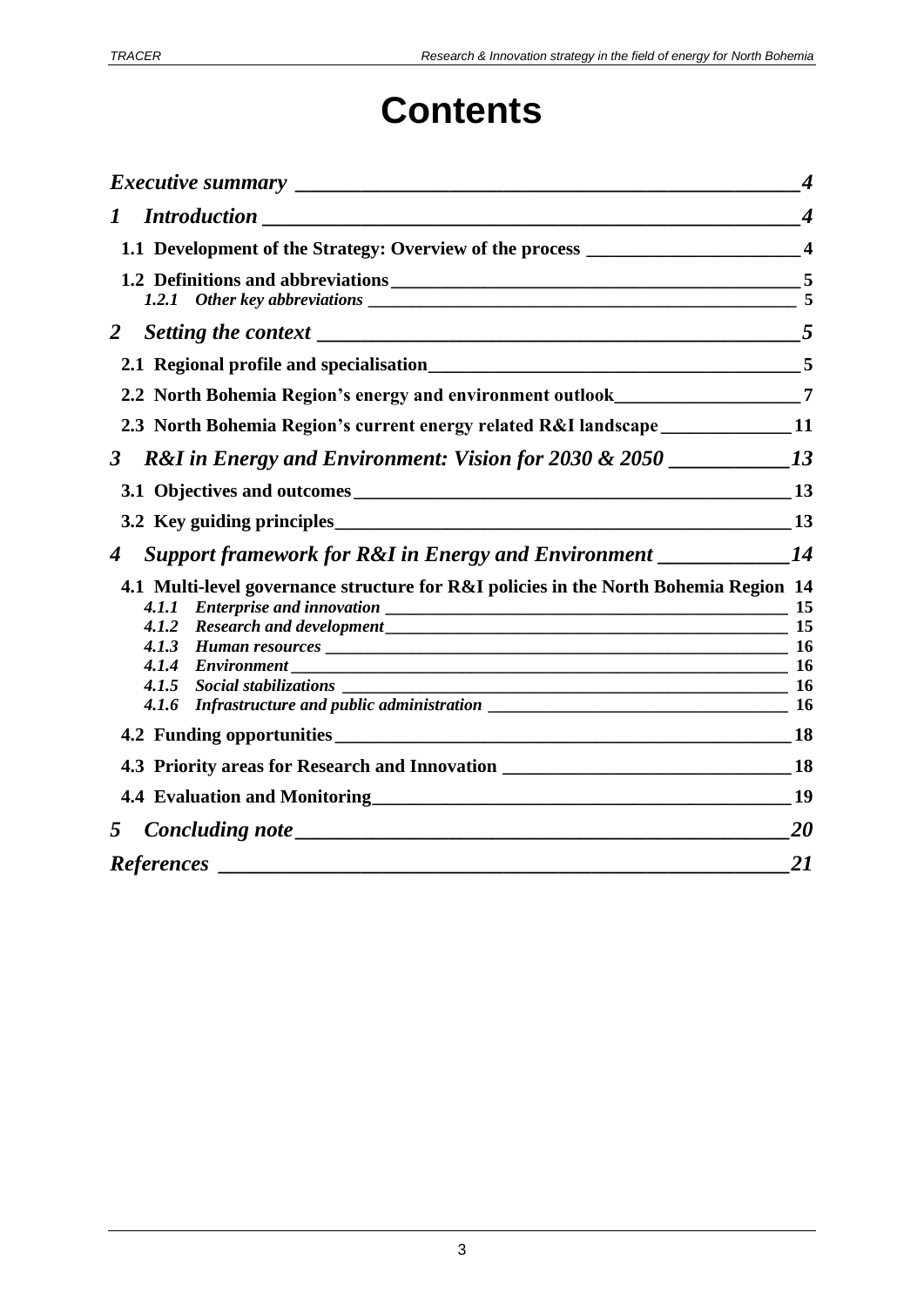# <span id="page-3-0"></span>**Executive summary**

North Bohemia represents coal intensive regions. All lignite in the Czech Republic is basically mined here. This lignite is contributing by 40% to the Czech Republic energy mix in 2020. Four mining companies mine coal in this region. Most of the coal is used in the power plant of CEZ largest energy company in the Czech Republic, which is partly government-owned.

Coal mining and coal processing caused environmental damage in the region. This was manifested in several parameters such as a lower life expectancy, higher occurrence of respiratory diseases and lower birth rate. Despite substantial improvements in air pollution and ecological indicators which are now close to the national average, there is persisting a belief that the region is not healthy.

Both districts suffer relatively higher unemployment rates compared to other districts of the Czech Republic. Despite the high importance of mining, only about 1% of the workforce is employed in the mining industry. However, mining may be indirectly important for customers from other businesses.

RTDI facilities in the target region are underdeveloped. There is only one university in the region, and in terms of number of research institutions, workers in RD, as well as investments in RD in the target region these are among the lowest in the Czech Republic. On the other hand, there are many universities, research institutions and large research infrastructures engaged in energy-related research or other technical and environmentally oriented research that is potentially relevant for the target region. Many of these institutions conduct their research in the target region already. Focusing future support of RD only on institutions that are located in the target region may face a problem of the low absorption capacity of these institutions.

RTDI strategy is affected by the expected development of coal mining driven by territorial limits, state energy concept and decision of coal commission. At the regional level, DR needs are summarized in RIS (research and innovation strategy of individual regions).

The most highlighted field of specialization are:

- Mechanical engineering, electrical engineering and mechatronics;
- Mobility including Automotive industry and autonomous transport:
- Traditional industries ceramics, porcelain and glass;
- Energy transformation and new challenges related to the transition of coal intensive region and spa, balneology and tourism.

## <span id="page-3-2"></span><span id="page-3-1"></span>**1 Introduction**

### *1.1 Development of the Strategy: Overview of the process*

This document was generated as a synthetic document of the TRACER project to describe the research and innovation landscape in North Bohemia and strategy its possible future development during the transition of this coal intensive region. TRACER is EU funded project which supports nine coal-intensive regions around Europe to design (or re-design) their Research and Innovation (R&I) strategies to facilitate their transition towards a sustainable energy system.

The major tasks of this project are:

- 1) Mobilisation of a wide range of stakeholders in nine European regions to discuss and agree on a shared vision and priorities for coal transition.
- 2) Identification and analysis of best practice examples of successful and ambitious transition processes in coal intensive regions.
- 3) Assessment of social, environmental and technological challenges.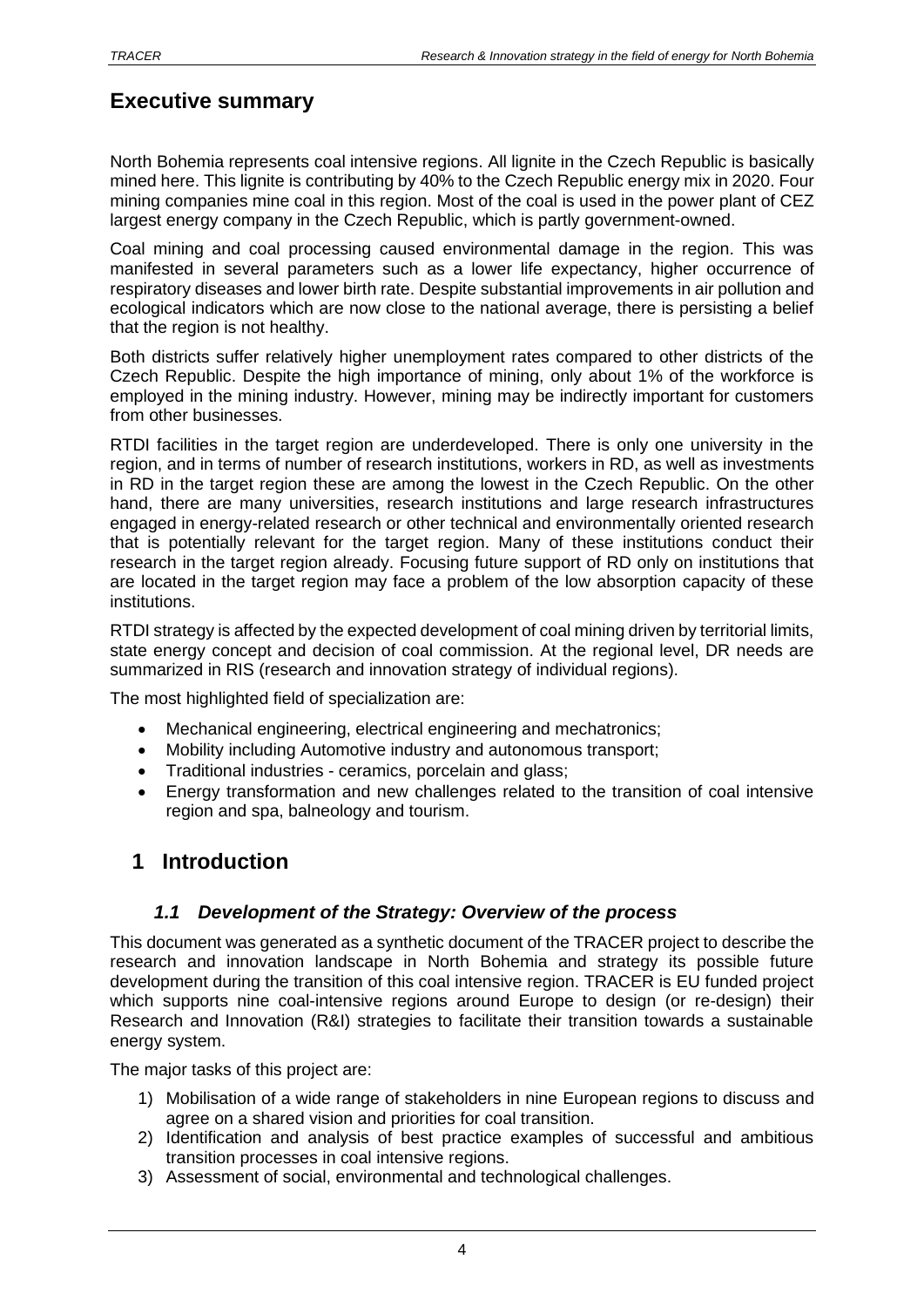- 4) Elaboration of guidelines on how to mobilise investments.
- <span id="page-4-0"></span>5) Fostering R&I cooperation among coal intensive regions in Europe and beyond.

### *1.2 Definitions and abbreviations*

Economic Restructuring Strategy in which the government and the region would work together. By its Resolution No. 826 of 19 October 2015 SEC State energy concept (MIT, 2014) in Government document prepared by Ministry of industry and business to articulate the priorities and strategic intentions of the state within the energy sector.

Territorial limits of brown coal mining in Northern Bohemia are limits of lignite mines adopted by binding resolution of the Czech government No. 444 of 1991.

In terms of regional innovation prospects, Regional Innovation Strategies (RIS) are crucial, those have to be generated and approved by each district authority. In these documents has been used RIS of Karlovarský and Ústecký districts.

### **1.2.1 Other key abbreviations**

<span id="page-4-1"></span>CEZ ČEZ Group is a conglomerate of 96 companies, 72 of them in the Czech Republic. Its core business is the generation, distribution, trade-in, and sales of electricity and heat, tradein and sales of natural gas, and coal extraction.

CHP Combined heat and power CHP plants can be located in an individual building or facility, or they can produce energy for a district or a utility.

CZSO Czech statistical office

RD Research and Development

RE:START2 (RE:START-Strategy for economic restructuring of Czech coal regions) Governance structure bringing together national decision-makers and regional expertise to implement a just transition in Czech coal mining regions.

RTDI Research, Technology Development and Innovation

UJEP University of Jan Evangelista in Ústí nad Labem

# <span id="page-4-3"></span><span id="page-4-2"></span>**2 Setting the context**

### *2.1 Regional profile and specialisation*

In the Czech Republic, all active lignite mines are located in the North-west Bohemia region, which covers an area of 8.649 km<sup>2</sup>. Two different districts form the North-west Bohemia study area: Karlovy Vary district and Ústí district. Both of these regions have been described in detail thanks to the initial analysis of the strategic r44estructuring plan.

The **Ústí Region** is located in the Northwest of the Czech Republic on the border with the German Land of Saxony. The border with Germany is made up of the Ore Mountains, in the interior there is the Central Bohemian Mountains, the rest of the region is predominantly flat. By the end of 2016, the Ústí Region had 821,337 inhabitants, making it fifth in the Czech Republic. Population density (154 inhabitants/km<sup>2</sup>) is higher than the national average. The characteristic feature of the region is a relatively young population; the average age is 41.6 years. The Ústí nad Labem Region is ranked fourth in the number of live births per 1000 inhabitants (10.0), but there is the highest mortality rate in the Czech Republic (11.0 per 1 000 inhabitants) (CSO, 2021).

The **Karlovy Vary Region** is located in the westernmost part of the Czech Republic, adjacent to the Plzeň and Ústecký Regions, as well as Bavaria and Saxony. The relief of the region is characteristic of the lowlands, where the headquarters of the region are situated - Karlovy Vary,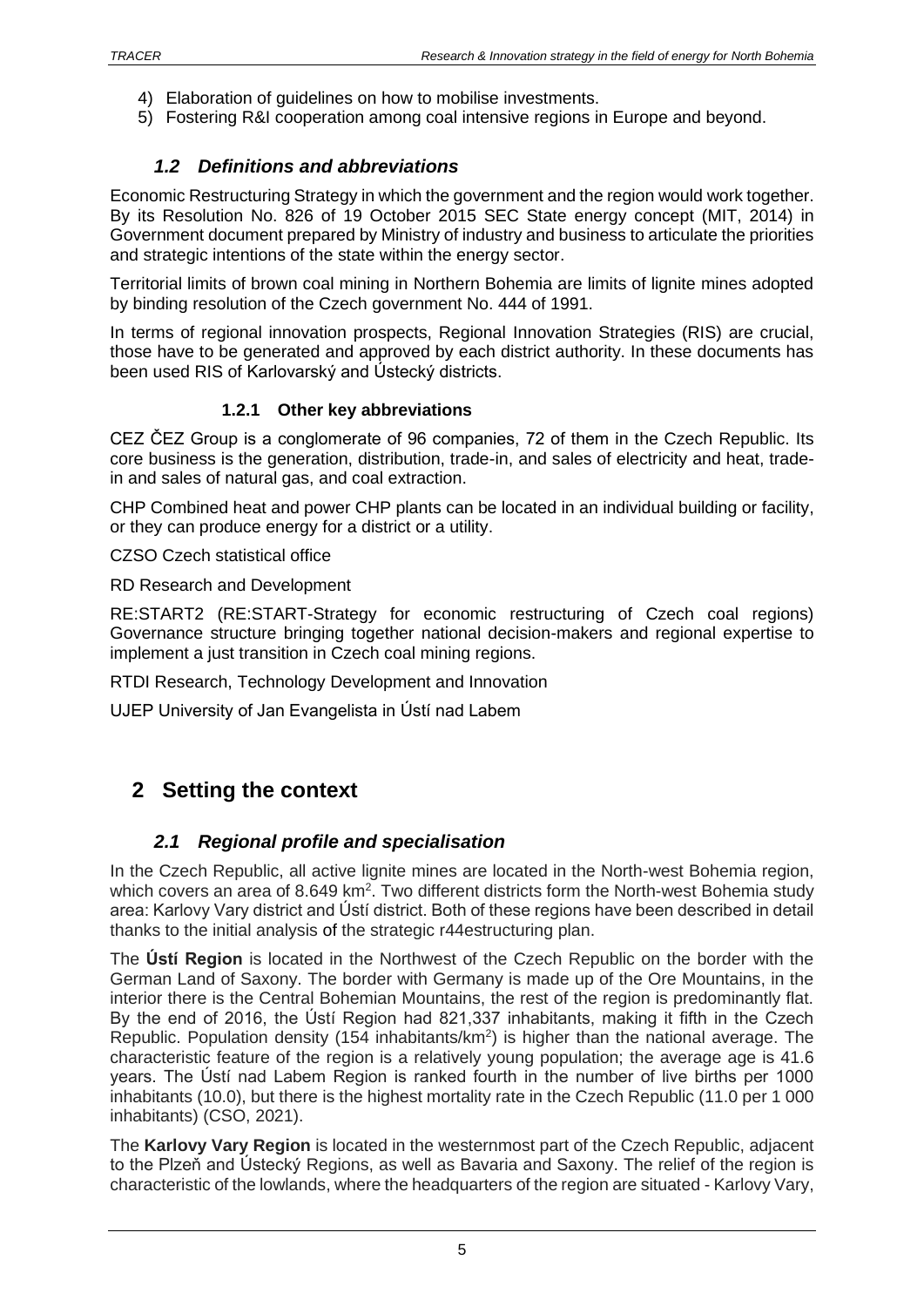Sokolov and Cheb, where the population and economic activity are concentrated. Karlovy Vary region is famous for its spa. In terms of population, the Karlovy Vary Region is the smallest region in the Czech Republic, with approximately 295,000 inhabitants. Population density is around 90 inhabitants/km<sup>2</sup>, the highest density is in Sokolov (120 inhabitants/ km<sup>2</sup>), where operating coal mines are located. Infant mortality rate of 5.2 is the 3rd highest in the Czech Republic, the national average is 4.1. The relative number of live births is also high, ranking second in the Ústí nad Labem Region, while the lowest in the Czech Republic is mortality (6.6% lower than the Czech average) (CSO, 2021).

The population and the structure of the region's settlement are still bearing signs of significant changes after 1945. The displacement of the German population and the subsequent resettlement especially for the needs of the heavy industry changed considerably the population of the region - the municipalities in the peripheral parts of the region were either extinct or marginalized, areas. Specific labour requirements resulting from decades of artificially supported industrial specialization have had and have implications for the socioprofessional structure and education of the population.

Net migration showed clear/significant migration outside the region, but it was comparatively small and this emigration gradually decreased between 2015 and 2018 and eventually turned into net immigration. Both the Karlovarský and Ústecký districts have a percentage of the population who are more than 15 years old with a basic education only (19% and 20% respectively) higher than the national average (13% in 2018 based on CSO data). In contrast in both districts, there is a lower percentage of university graduates (12% and 11% for the Karlovarský and Ústecký districts respectively) than the national average (19%, in total in 2018 based on CZSO data). A particular problem namely in the Ústecký district is the existence of socially excluded communities mainly inhabited by the gipsy population. In this district, more than 60 such localities were identified where about 20,000 people live, and these localities face social problems such as isolation, lower education and higher criminality.

Looking at the overall salary level, in 2018 the Karlovarský district was the district with the lowest wages in the country, while the Ustecký district was close to the national median. In both districts, the wages in the mining sector were above the district average.

Concerning employment in individual sectors, manufacturing was the most important sector in both districts, followed by various services such as retail, health service, defence and other social services, accommodation, food and transportation. The mining sector employed only 2- 3% of employees directly in both districts. This percentage was quite steady in the Ústecký district and decreased in the Karlovarský district. However, even though number of people employed in mining was rather low, mining companies still represent important customers for various services and many other jobs may rely on them, indirectly.

The general unemployment rate showed a dramatic decrease between 2015-2018 and reached 3.6% and 2.9% in the Karlovarský and Ústecký districts respectively, which is close to the national average (3.1 in Dec. 2018). However, the overall level of unemployment was close to natural minimum unemployment given by fluctuation and other natural causes. The highest unemployment was in young people and people with a basic education who in general have greater difficulty in being employed. However, a generally low level of unemployment is rather driven by a low tendency of people to search for jobs rather than insufficient offers in the job market. CoVid 19 and the consequent economic slowdown will likely change this positive picture, but there is not enough data to illustrate this. Despite the overall low level of unemployment, the percentage of long-term unemployment is above the national average.

At the same time, environmental impacts are evident, although, in the long run, it is improving and in some respects is among the best in the Czech Republic, there are still many local environmental burdens and brownfields in the region. In general, North-West Bohemia was known as a region with an unhealthy environment caused namely by air pollution. This was manifested in several parameters such as a lower life expectancy, higher occurrence of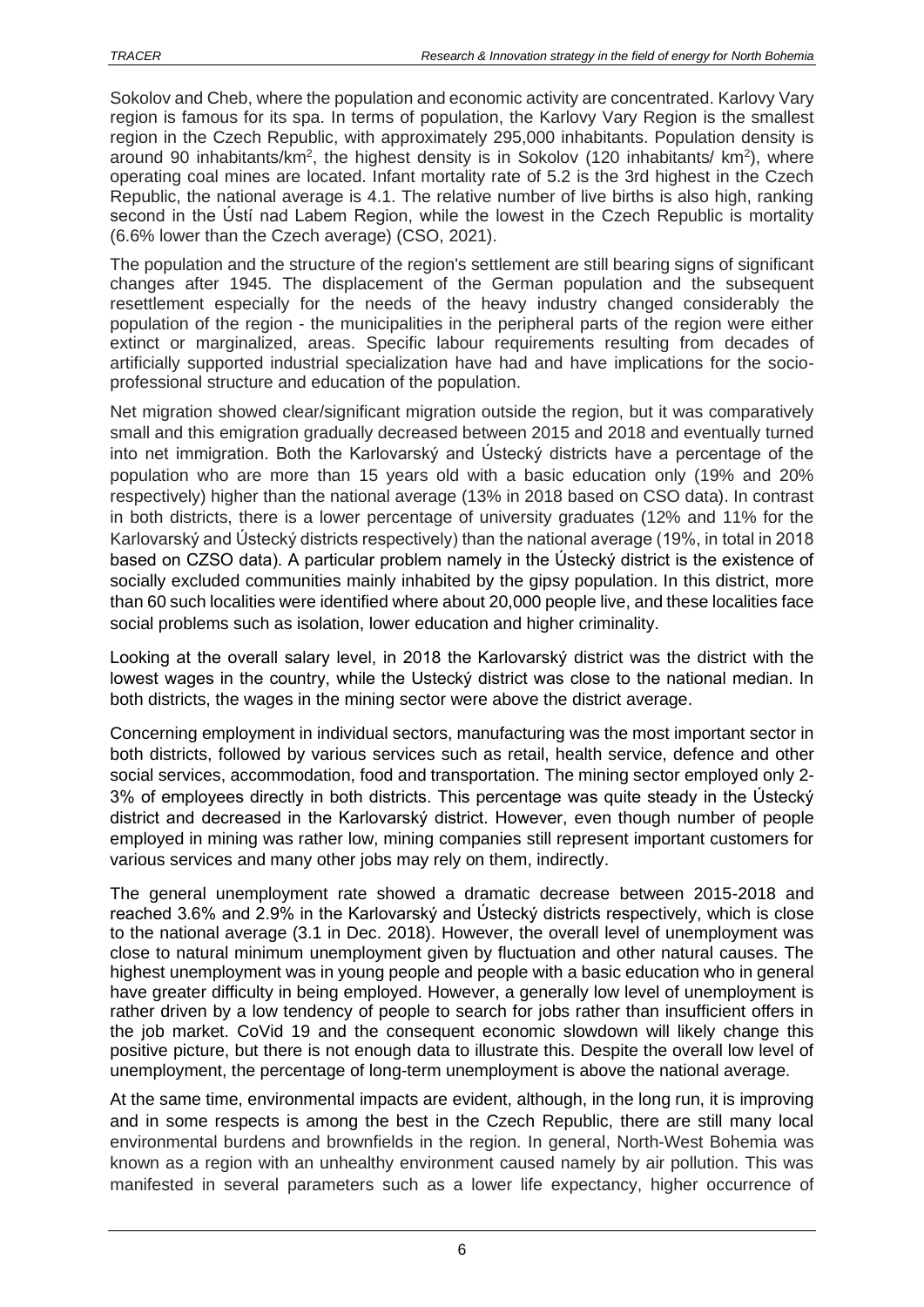respiratory diseases and lower birth weight as shown in a detailed health survey project "Teplice" in the 1990s (ŠRÁM, 1996). Nowadays most reported ecological indicators have improved substantially (fig 1), however, the Ústecký district still belongs to the region where health individual pollutants exceed official health limits (CÉZA, 2018). Despite the mining impact on ecosystems, due to extensive reclamation work, land use indicators have also improved substantially. The coefficient of ecological stability (based on the proportion of ecologically stable habitats to other less stable habitats) in the Karlovarský and Ústecký districts is 2.05 and 1.01, while the country average is 1.2.

Despite substantial improvements in air pollution and ecological indicators which are now further from the national average, there may persist a belief that the region is not healthy. There is also the possibility that the historical exposition of the population cannot affect the health of the next generation. This question is now the subject of intensive research, however, it would be premature to make any comprehensive conclusions (BINKOVÁ, 1999).

### *2.2 North Bohemia Region's energy and environment outlook*

<span id="page-6-0"></span>Brown coal is a major source of energy in the Czech Republic. In the Czech Republic, there are 55 known deposits of lignite out of which nine are mined, most of the ore of Miocene age. Sokolov and Most basins that formed North Bohemia, region, includes the majority of lignite deposits in the Czech Republic.

In 2005 lignite generated 43.1 TWh of electricity, which represented 52.2% of the total gross electricity production of 82.6 TWh. In 2013, lignite produced 35.9 TWh, which in total with electricity production of 87.1 TWh at 41.2%. For eight years, the total electricity production increased by 4.5 TWh, lignite electricity production decreased by 7.2 TWh, the average annual decrease in electricity production from lignite was 0.9 TWh (2.1%). The production of lignite electricity has been displaced mainly by growing production in nuclear power plants and renewable energy sources. In 2005, lignite was centrally produced and supplied with 58 PJ heat, of which the total output was 139.2 PJ accounted for 41.6%. In 2013, central heat production declined to 122.2 PJ, and lignite was down produced and delivered 53.4 PJ. In eight years total heat production decreased by 18 PJ. Heat production of lignite fell by 4.5 PJ, but the share of lignite in total heat production increased from 41.6% to 44.1%. Lignite is mainly used for the production of electricity and heat in a wide range of power plants when particularly large energy companies with consumption above 50 MWt are of decisive importance. These are, in total 47. The most important heat and energy producer is the semi-governmental Czech energetic company CEZ' (four heating plants and nine power plants). Among the biggest are Prunéřov II 1050 MW lignite consumption 2 442,0 thousand t  $y^{-1}$ , Počerady, a.s. 1000 MW using 5 417 thousand t lignite y<sup>-1</sup> Tušimice II 800 MW, 4 577,0 thousand t y<sup>-1</sup>.

The total known geological reserves of lignite are 9 055 mil tons. Not all of that coal is, however, technically mineable and mining of part of the mineable resources is banned by limits set by government decision no 444 from 1991. Consequently, the total mineable reserve in this region is 783.8 mil tons. The majority of that reserves occur in Most district 654.8 mil tons and a smaller part in Sokolovský district 129.0 mil tons. Share of individual companies and mines are as follows in millions of tons:

- 1) Sev.-energetická, a.s. company mine ČSA 27.7 and mine Centrum 3.8,
- 2) Vršanská uhelná, a.s.company mines Vršany Jan Šverma 277.0,
- 3) Severočeské doly, a.s. company mine Libouš 210.1, and mine Bílina 136.2 and
- 4) Sokolovská uhelná, a.s. company 129.0.

The heat capacity of the coal varies from 10-11MJ kg<sup>-1</sup> in the Most region to 12-13 MJ kg<sup>-1</sup> in some parts of the Sokolov region. Except for one mine, opencast surface mining does all mining. In 2014, 38.18 million tons of lignite were harvested and sold out of which, 98,2% was sold in the national market and 1.8% was exported.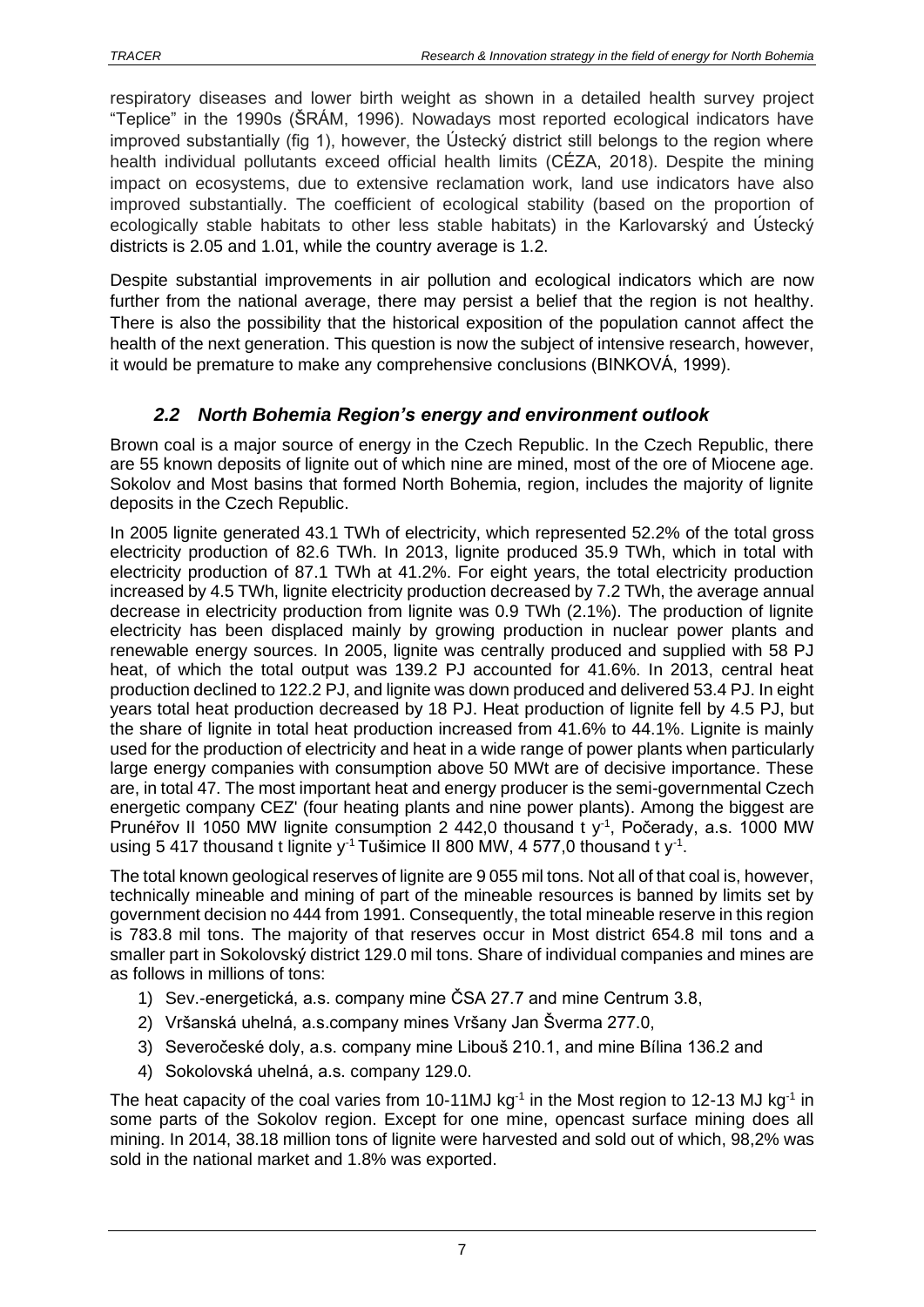In 2014, 38.18 million tons of lignite were harvested. However, these amounts are just a fraction of the amount mind in the peak of production in the '80s of the previous century, when the annual production exceeded 90 million tons. Lignite production in 2015-2020 is shown in Table 1. As Northwest Bohemia produces all lignite in CR, so lignite in the table means the production of the target region.

<span id="page-7-0"></span>**Table 1. Production of brown coal (lignite) in Czech Republic, based on Czech statistical office data (CSO, 2021)**

| Year                                                      | 2015 | 2016 | 2017 | 2018 | 2019  | 2020   |
|-----------------------------------------------------------|------|------|------|------|-------|--------|
| Brown coal $[10^3 \text{ t}]$ 38 105 38 528 39 306 39 191 |      |      |      |      | 37499 | 29 497 |

Brown coal is a major source of energy. The production of lignite electricity has been gradually displaced mainly by growing production in nuclear power plants and renewable energy sources (Table 2). In 2005, lignite was centrally produced and supplied with 58 PJ heat, of which the total output was 139.2 PJ accounted for 41.6%. In 2013, central heat production declined to 122.2 PJ, and lignite was down produced and delivered 53.4 PJ. In eight years total heat production decreased by 18 PJ. Heat production of lignite fell by 4.5 PJ, but the share of lignite in total heat production increased from 41.6% to 44.1%. Lignite is mainly used for the production of electricity and heat in a wide range of power plants when particularly large energy companies with consumption above 50 MWt are of decisive importance. These are, in total 47. The largest producer of electricity in the Czech Republic is the company CEZ a.s., which is partly government-owned.

CEZ group also operate the largest coal feed plant in the country namely:

- Počerady, a.s. (CZ0048, 2 830MWth, 1970),
- Dětmarovice, (CZ0047, 2201.096 MWth 1975, use mostly black coal),
- Tušimice (CZ0016, 1971.2MWth 1974),
- Prunéřov 2 (CZ0015, 1754.4 MWMWth, 1981),
- Ledvice 3 (CZ0011, 1690.387, 1998), and
- Mělník III (CZ0013,1356.4MWMWth, 1981).

Among other large players is noteworthy group Seven energy (Chvaletice, CZ0046, 2298.8MWth 1977) and Sokolovská uhelná a.s. A large amount of energy is produced by cogeneration during heat production and by company power stations.

Most of the large unit's coal feed CHP come into service between the 1970s and 1980s. However, some of the large units were recently upgraded (namely Tušimice 2007-2012) or have a new source installed (Ledvice 2017). However, concerning the requirement of high fuel efficiency, the construction of any new sources or the reconstruction of existing sources cannot be expected without the application of a significant part of the waste heat for heat supply. The overall efficiency in recently upgraded CHP plants such as Tušimice is declared 39%, in other plants the efficiency may vary between 32 to 34%. All major CHP plants were desulfurized in the 1990s. were desulfurized in 1990s.

Target region contributes significantly to overall country electricity production, namely Ústecký district produces 30% and Karlovarský district 6% of overall electricity production. The installed power output of the plant in Ústecký district is 3,964.6 MW and in Karlovarský district 549 MW.

Especially as regards Table 2 (see below), it must be mentioned that major categories are given in bold, inside these categories only selected examples are shown (these may together not give the total of the category). Note that lignite contribution is the contribution of lignite mining in the target region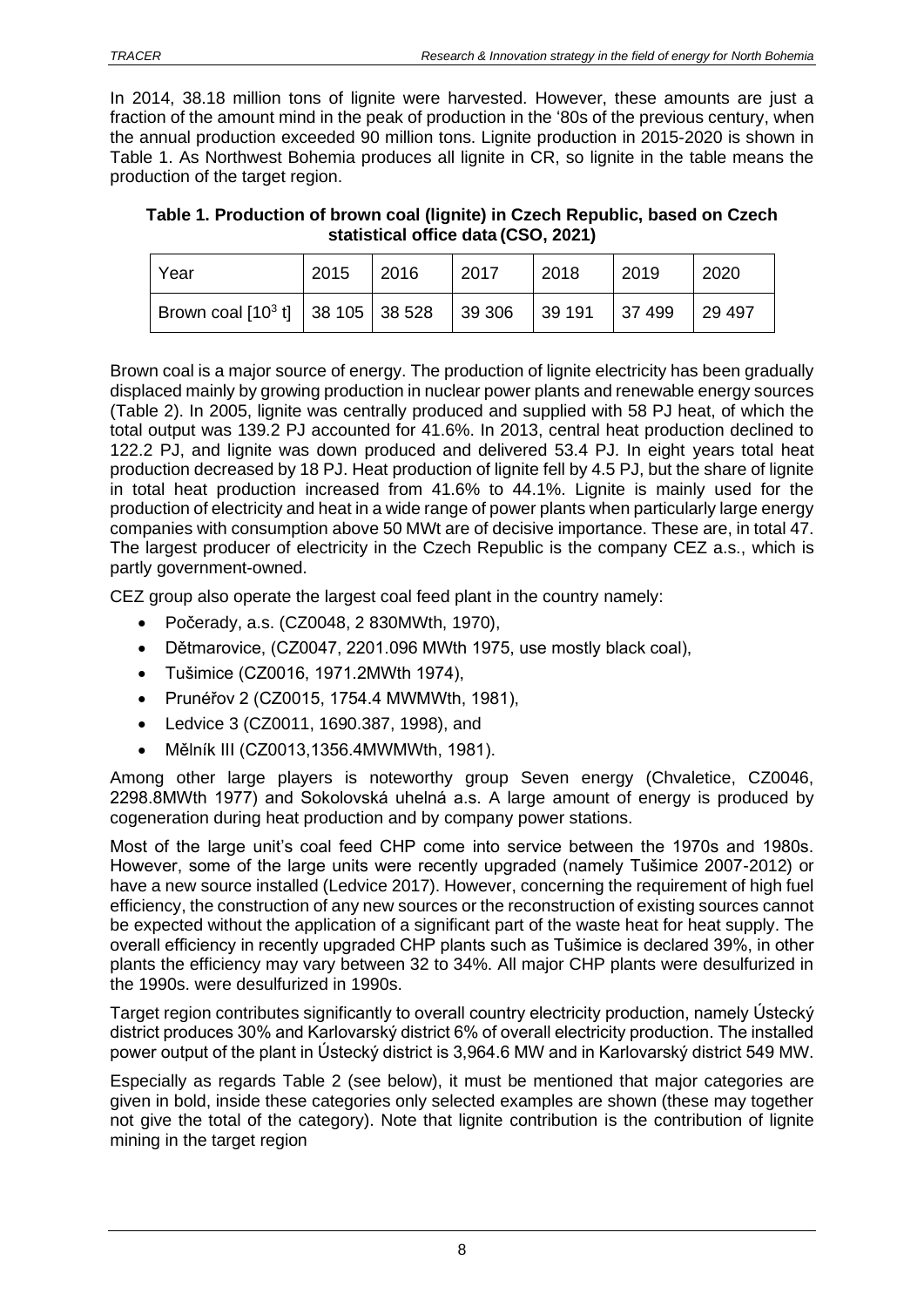<span id="page-8-0"></span>

| Year               | 2013   | 2014   | 2015   | 2016   | 2017   | 2018   | 2019   | 2020   |
|--------------------|--------|--------|--------|--------|--------|--------|--------|--------|
| <b>Revewables</b>  | 5.68%  | 10.95% | 11.77% | 10.11% | 7.60%  | 6.17%  | 3.90%  | 6.75%  |
| Solar              | 1.96%  | 2.63%  | 2.88%  | 2.77%  | 2.14%  | 2.07%  | 1.66%  | 2.27%  |
| Wind               | 0.47%  | 0.57%  | 0.71%  | 0.63%  | 0.45%  | 0.22%  | 0.00%  | 0.43%  |
| Hydro              | 1.93%  | 2.56%  | 2.67%  | 1.15%  | 1.43%  | 0.77%  | 0.44%  | 0.65%  |
| <b>Biomass</b>     | 1.33%  | 2.19%  | 2.34%  | 5.57%  | 3.58%  | 3.11%  | 1.81%  | 3.40%  |
| <b>Fossil fuel</b> | 57.65% | 52.77% | 55.10% | 59.53% | 57.40% | 56.95% | 57.01% | 52.50% |
| Lignite            | 40.71% | 41.27% | 42.15% | 43.91% | 43.77% | 44.63% | 46.18% | 40.00% |
| Gass               | 8.30%  | 5.52%  | 6.41%  | 8.40%  | 5.45%  | 5.80%  | 7.74%  | 9.61%  |
| <b>Nuclear</b>     | 36.67% | 36.28% | 33.13% | 30.36% | 35.01% | 36.88% | 39.09% | 40.75% |

| Table 2. Composition of the energy mix in the Czech Republic (MRD, 2021) |  |  |
|--------------------------------------------------------------------------|--|--|
|                                                                          |  |  |

As concern renewables solar, wind and biomass belong to the most important energy sources in the Czech Republic (Table 2). Northwest Bohemia belongs to areas with comparatively lower potential compared to the southern and southeastern parts of the Czech Republic (Figure 1). However, differences inside the country are not large and the availability of large areas in postmining sites may be beneficial for solar plants namely in sites with suitable exposition.



#### <span id="page-8-1"></span>**Figure 1. Amount of solar irradiation in various parts of the Czech Republic based on (ŠÚRI, 2010)**

Most of the photovoltaic units in the target region were built after 2008 and 2009, on agricultural land. This was the consequence of the reduced price of solar panels in that period and the decision of the government of the Czech Republic form 2005 which highly limited possibilities to regulate prices of solar energy and by this fixed price of solar energy for a long-time frame.

On the contrary to solar, wind energy potential in mining areas and their close vicinity in northwest Bohemia may be comparatively more suitable for wind energy use. In some locations in the target area the density of wind power reaches 200-300 W/m<sup>2</sup> (ŠTEKL, 2006).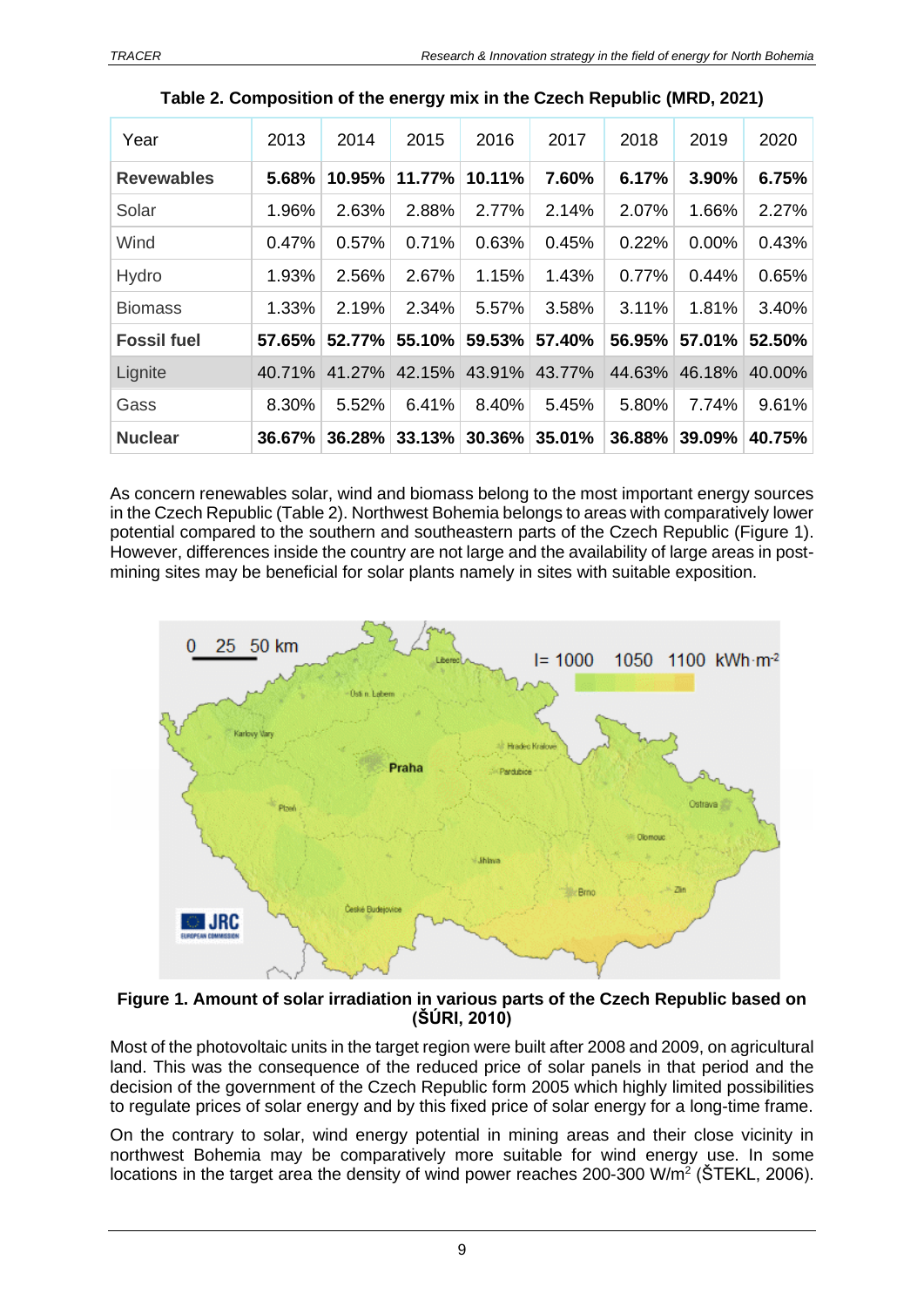Also, some references (e.g. CHALUPA, 2015) indicate Northwest Bohemia as a suitable region for wind energy use (Figure 2). Economic return of wind power plant in Ústecký district is estimated to be 13 years.



#### <span id="page-9-1"></span>**Figure 2. Spatial distribution of wind energy distribution in the Czech Republic based on (ŠTEKL, 2006)**

Prevalence of wind is apparent also from table 3 showing installed power output MW of major renewable sources of electric energy in target regions. The target region, namely Karlovarsky and Ustecky District, are the leader in using wind energy in the Czech Republic. About 45% of all installed power output of the Czech Republic is located in these regions. In 2019 there were 40 windmills in Karlovarský and 43 in Ústecký district. Hydropower is given by existing reservoirs formed by dammed rivers.

| -                    |             |         |
|----------------------|-------------|---------|
|                      | Karlovarský | Ústecký |
| Wind                 | 51.2        | 87.8    |
| <b>Photovoltaics</b> | 13          | 17.7    |
| Hydro                | 7.5         | 77.3    |

<span id="page-9-0"></span>

| Table 3. Installed power output (in MW) of major renewable sources of electric energy |
|---------------------------------------------------------------------------------------|
| in target regions (KUBESOVÁ, 2017; HARNYCH, 2019)                                     |

Both districts declare substantial potential of biomass production outside post-mining land as forest or agriculture. Post-mining sites have often lower fertility compared to mature soil. Despite that, an earlier study in Sokolov post-mining sites the potential for biomass production ranged from 1.9 t ha<sup>-1</sup>·yr<sup>-1</sup> dry weight (DW) on reclaimed sites to 2.6 t (DW) ha<sup>-1</sup>year<sup>-1</sup> on unreclaimed sites, and these estimates were within the range of biomass production previously reported for spontaneous re-growth forest on abandoned agriculture land. The potential production of trees and shrubs on post-mining sites, however, is less than that of poplar coppices on arable land (WERNER, 2012) or of other short-term rotation plan-stations on former arable land. Despite this, it is suggested that the woody vegetation on post-mining sites has substantial potential for bioenergy use. Moreover, in these sites, biomass production can be conveniently combined with soil improvement and sequestration of carbon in soil (CSO, 2021). This can be particularly cost-effective in the spontaneous regrowth on these sites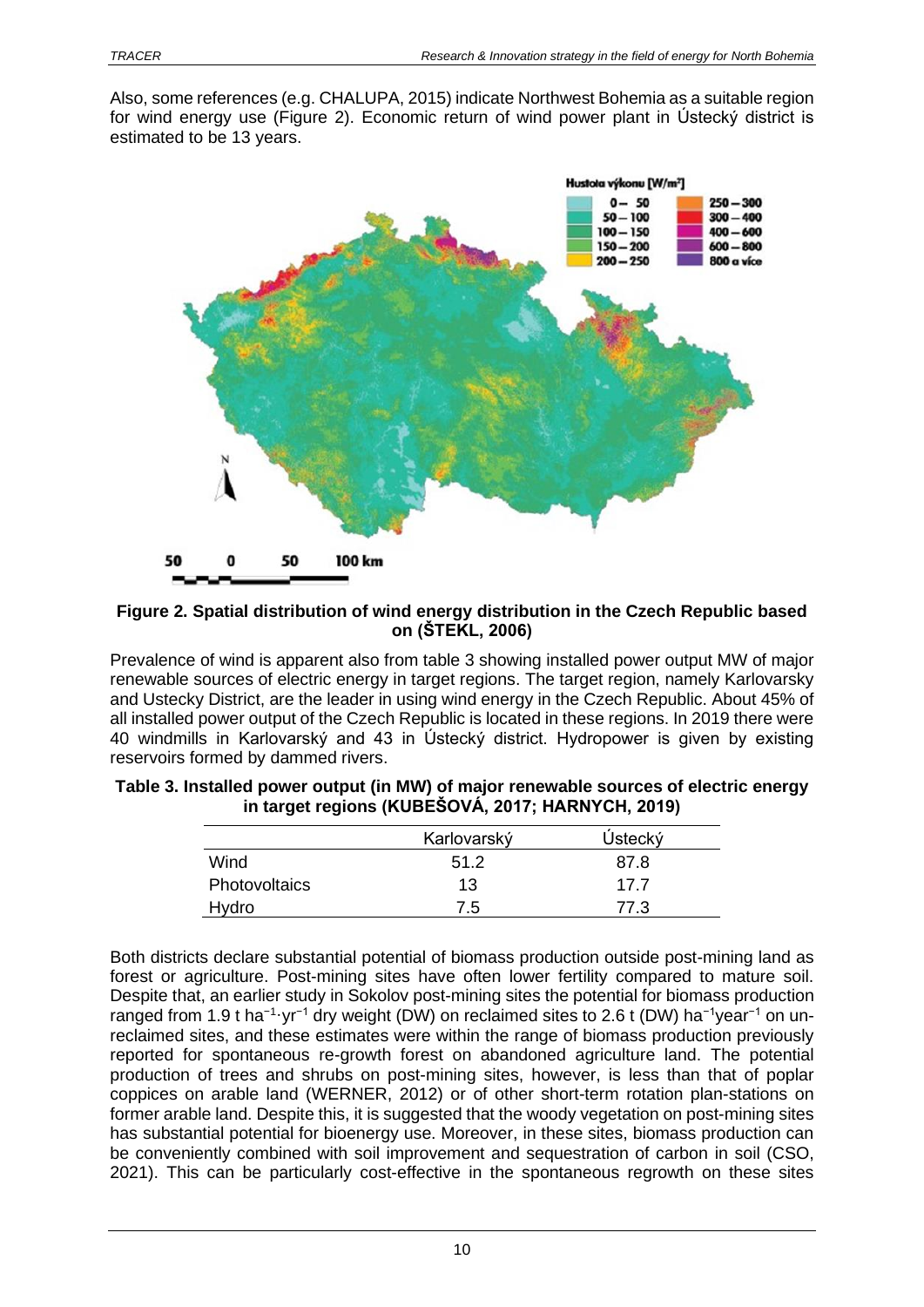requires no cost for site establishment or maintenance but still supports biomass production comparable to that on plantations established on similar post-mining sites. Biomass production in meadows established in post-mining sites can be also interesting (ČÍŽKOVÁ, 2018) report overall aboveground biomass production in the established reclaimed meadow as 2.5 t (DW) ha<sup>−1</sup>·yr<sup>−1</sup>.

# *2.3 North Bohemia Region's current energy related R&I landscape*

<span id="page-10-0"></span>In terms of research technology, development and innovation of the target region are underdeveloped in comparison to the rest of the country. This is in strong contrast with fact that region play important role in energetics, as well as in several industrial fields. As already mentioned, percentage of the workforce with university education is below the country average. Consequently, the target region is far below, country means in the number of institutions working in research and development number of workers in this sector as well as in spending on RD. This is true for absolute numbers but it gets even more pronounced when compared per 1000 inhabitants (Table 4).

|  |                 | absolute numbers |         |          | per 1000 inhabitants |          |  |
|--|-----------------|------------------|---------|----------|----------------------|----------|--|
|  |                 | institutions     | Workers | spending | workers              | spending |  |
|  | Praha           | 690              | 14462   | 1646     | 10.9                 | 1.24     |  |
|  | Středočeský     | 311              | 2426    | 558      | 1.7                  | 0.40     |  |
|  | Jihočeský       | 147              | 1298    | 128      | 2.0                  | 0.20     |  |
|  | Plzeňský        | 137              | 1587    | 185      | 2.7                  | 0.31     |  |
|  | Karlovarský     | 27               | 101     | 9        | 0.3                  | 0.03     |  |
|  | Ústecký         | 121              | 677     | 53       | 0.8                  | 0.06     |  |
|  | Liberecký       | 130              | 850     | 135      | 1.9                  | 0.30     |  |
|  | Královéhradecký | 150              | 1181    | 103      | 2.1                  | 0.19     |  |
|  | Pardubický      | 152              | 979     | 124      | 1.9                  | 0.24     |  |
|  | Vysočina        | 115              | 269     | 55       | 0.5                  | 0.11     |  |
|  | Jihomoravský    | 550              | 7398    | 772      | 6.2                  | 0.65     |  |
|  | Olomoucký       | 168              | 2003    | 163      | 3.2                  | 0.26     |  |
|  | Zlínský         | 220              | 844     | 137      | 1.4                  | 0.24     |  |
|  | Moravskoslezský | 309              | 2117    | 226      | 1.8                  | 0.19     |  |

### <span id="page-10-1"></span>**Table 4. Number of research institutions, workers in RD and spending in thousands of euro in individual districts of the Czech Republic in 2020 (CSO, 2021)**

There is one university in Ústecký district and no university in Karlovarský district. Several other universities have their outpost in those districts. The only University in target region is Jan Evangelista Purkyně University in Ústí nad Labem (UJEP). UJEP was established in 1991 currently have over 10 000 students and 900 employees.

UJEP consists of eight faculties:

- Faculty of Art and Design,
- Faculty of Arts,
- Faculty of Education,
- Faculty of the Environment,
- Faculty of Health Studies,
- Faculty of Mechanical Engineering,
- Faculty of Science and
- Faculty of Social and Economic Studies.

There are bachelor and master study programs in energy technologies at the Faculty of Mechanical Engineering.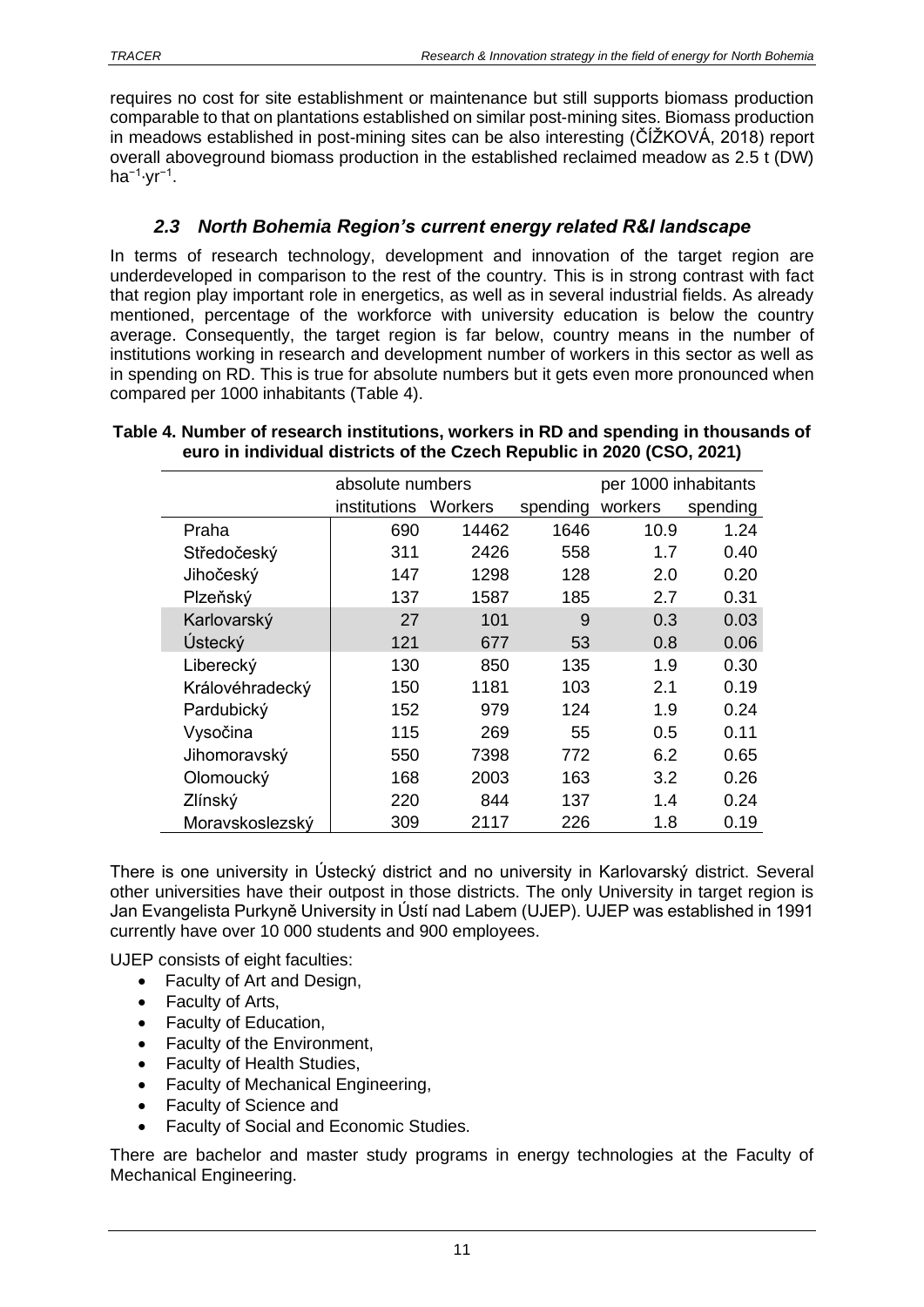Here should be stressed that the Czech Republic is a rather small country geographically and students often conduct their university education outside their home district. Traditionally most of the universities as well as research institutes are located in several major cities. Also, universities in these major cities namely Praha and Brno take a large share or high proportion of university students in the country. In this aspect, it is noteworthy, that there are 32 universities in the Czech Republic, which offer some kind of technical education.

As an example, several major technical universities which conduct some research in the field of energy technologies are listed here:

- Czech technical University in Prague [\(https://www.cvut.cz/en\)](https://www.cvut.cz/en).
- Brno University of Technology (https://www.vut.cz/en),
- Technical University of Ostrava (https://www.ysb.cz/en).
- University of West Bohemia [\(https://www.zcu.cz/en/index.html\)](https://www.zcu.cz/en/index.html) and
- Technical University of Liberec [\(https://www.tul.cz/en/home-page/\)](https://www.tul.cz/en/home-page/).

Besides universities stands Czech Academy of Sciences harbour Institute of thermomechanics (https://www.it.cas.cz/en/homepage-en/) which deals with basic research related to energy technologies. There are six large research infrastructures (supported by the Ministry of education) that provide services to the research community in various aspects of energyrelated research [\(https://www.vyzkumne-infrastruktury.cz/en/energy/\)](https://www.vyzkumne-infrastruktury.cz/en/energy/).

Large interests of research institutions outside the region can be seen also in cooperation with mining companies. There is no publicly available statistics describing such cooperation but Web of science record 57 papers where Czech mining companies are mentioned, most of them coming from an institution outside the target region and 14 papers published in the past 10 years explicitly acknowledge mining company as a funding source.

Funding opportunities expected concerning green deal and transformation of coal intensive region represent an opportunity for energy-related research in the Czech Republic as well as in the target region as summarized in SWOT analysis (Table 5).

<span id="page-11-0"></span>

| <b>Strengths</b>                                                                                                                                                                                                                                           | Weakness                                                                                                                                                                                                                                                                                                                                                                            |  |  |
|------------------------------------------------------------------------------------------------------------------------------------------------------------------------------------------------------------------------------------------------------------|-------------------------------------------------------------------------------------------------------------------------------------------------------------------------------------------------------------------------------------------------------------------------------------------------------------------------------------------------------------------------------------|--|--|
| Established energy related research in the<br>Czech Republic outside target region.                                                                                                                                                                        | Weak developed research infrastructure in<br>target region                                                                                                                                                                                                                                                                                                                          |  |  |
| Generally good level of research in the Czech<br>Republic                                                                                                                                                                                                  | Lack of highly qualified and educated workers<br>Low experience with R&D project in target<br>region                                                                                                                                                                                                                                                                                |  |  |
| Established system of research funding in the<br>Czech Republic.                                                                                                                                                                                           |                                                                                                                                                                                                                                                                                                                                                                                     |  |  |
| <b>Opportunities</b>                                                                                                                                                                                                                                       | <b>Treats</b>                                                                                                                                                                                                                                                                                                                                                                       |  |  |
| Large industrial facilities in target region<br>Large investments planned (expected) in coal<br>region transformation<br>Coal region transformation and associated<br>opportunities may attract RD and educational<br>institution from rest of the country | Mismanagement due to low-experience with<br>R&D project in target region<br>Low attractively of the region for highly<br>qualified workers<br>Obstacles in R&D projects due to low<br>development of infrastructure in target region<br>Many funding opportunities are targeting local<br>institution in target region, which are limited in<br>terms of their absorption capacity. |  |  |
|                                                                                                                                                                                                                                                            | This may also limit participation of R&D<br>capacities coming from rest of the country                                                                                                                                                                                                                                                                                              |  |  |

### **Table 5. SWOT analysis of regional innovation potential and specialisation**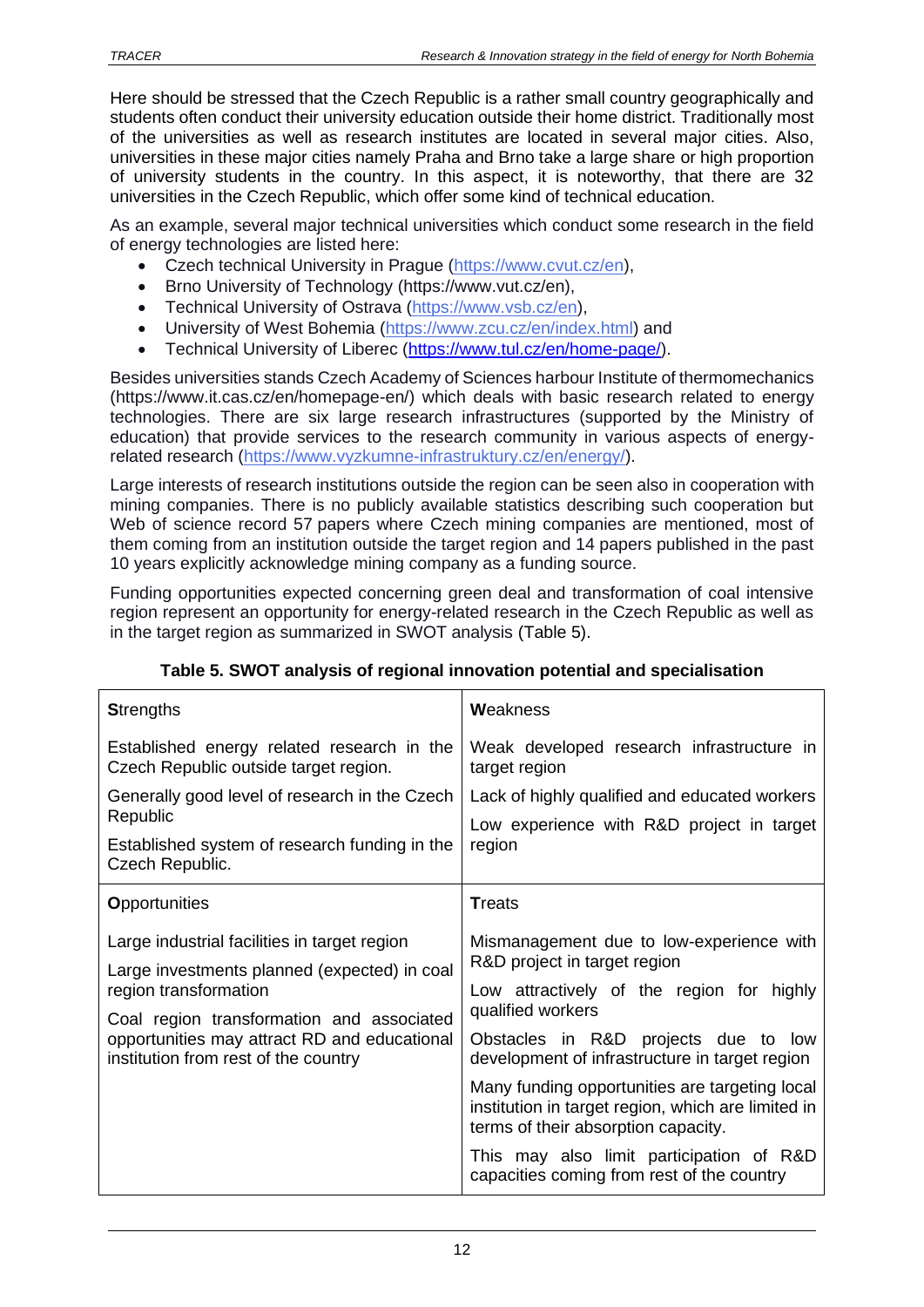# <span id="page-12-1"></span><span id="page-12-0"></span>**3 R&I in Energy and Environment: Vision for 2030 & 2050**

# *3.1 Objectives and outcomes*

The most important framework for future coal usage on the national level is the territorial limits of brown coal mining in Northern Bohemia adopted by binding resolution of the Czech government lead by Petr Pithart, No. 444 of 30 October 1991. It defines the lines for which mining in individual North Bohemian mines is not allowed. These limits were with some corrections respected by the next governments. In 2008, the government led by Mirek Topolánek, confirmed the limits by resolution no. 1176/2008, modifying the line of the Bílina mine. Further adjustments to the limits at the Bílina mine in 2015 by Government Resolution 827/2015, when the lines were mostly further shifted in favour of future mining, however in some places, namely near the village of Braňany the mining space was reduced.

Another key document on the national level is "State energy conception of the Czech Republic" adopted by the Czech government in 2015. The main mission of the State Energy Conception (SEC) is to ensure reliable, safe and environmentally friendly energy supply for the needs of the population economy and the Czech Republic at competitive and affordable prices under standard conditions. At the same time, it must ensure an uninterrupted energy supply in crises to the extent necessary for the functioning of the most important components of the state and the survival of the population. The vision thus defined is summarized in a triad the top strategic goals of the Czech energy industry, which are security – competitiveness - sustainability. The conception defines corridors that determine the expected and desirable development of energy mix until 2050 (MIT, 2015).

Conception expects decommissioning old coal-fired power plants (from 2016 to 2025), commencing operation of new nuclear units and replacing decommissioned units Dukovany nuclear power plant with new nuclear unit sources (between 2033 and 2037). The main changes in the balance of electricity production are gradual a decrease in production from lignite power plants and an increase in production from nuclear power plants. It is also planned reduction of electricity surplus, which is now realized as export of electricity.

In terms of coal important are namely plants in the area of energy and heat production, which are often coupled in the Czech Republic.

In the field of electricity generation and supply, it is essential to transform by 2040 ensuring a change in the structure of production and renewal of the old production plants with significantly higher efficiency, by a partial exit from coal towards nuclear power, natural gas and renewables. In the sector of coal energy following steps are emphasized in particular: Provide conditions for the reconstruction of existing large condensation coal sources exclusively for high-efficiency sources according to best available technical standards and their operation within the SEC horizon for the availability of brown coal and without negative impact on coal supplies for energy-efficient systems. Possible new coal sources should be oriented to highefficiency or cogeneration production with a minimum annual energy conversion efficiency of 60% or best available technical standards efficiency if any higher, in the overall range of the coal power industry corresponding to the target range solid fuels. Effective penalties for lowefficiency condensation-generated electricity should be introduced since 2015 with increasing progress. Within the framework of the Czech Republic's raw material policy, ensure a sufficient supply of brown coal for the needs of heating plants with preferential access to fuel only to the extent of high-efficiency cogeneration production versus condensation sources. State energetic policy expects also increase the proportion of renewables in electricity production.

# *3.2 Key guiding principles*

<span id="page-12-2"></span>Many documents drive energy transformation and consequently related support to DR in this field. State energy concept SEC and conceptual documents about using EU funds for the fair transformation of coal intensive region highlight the following principles.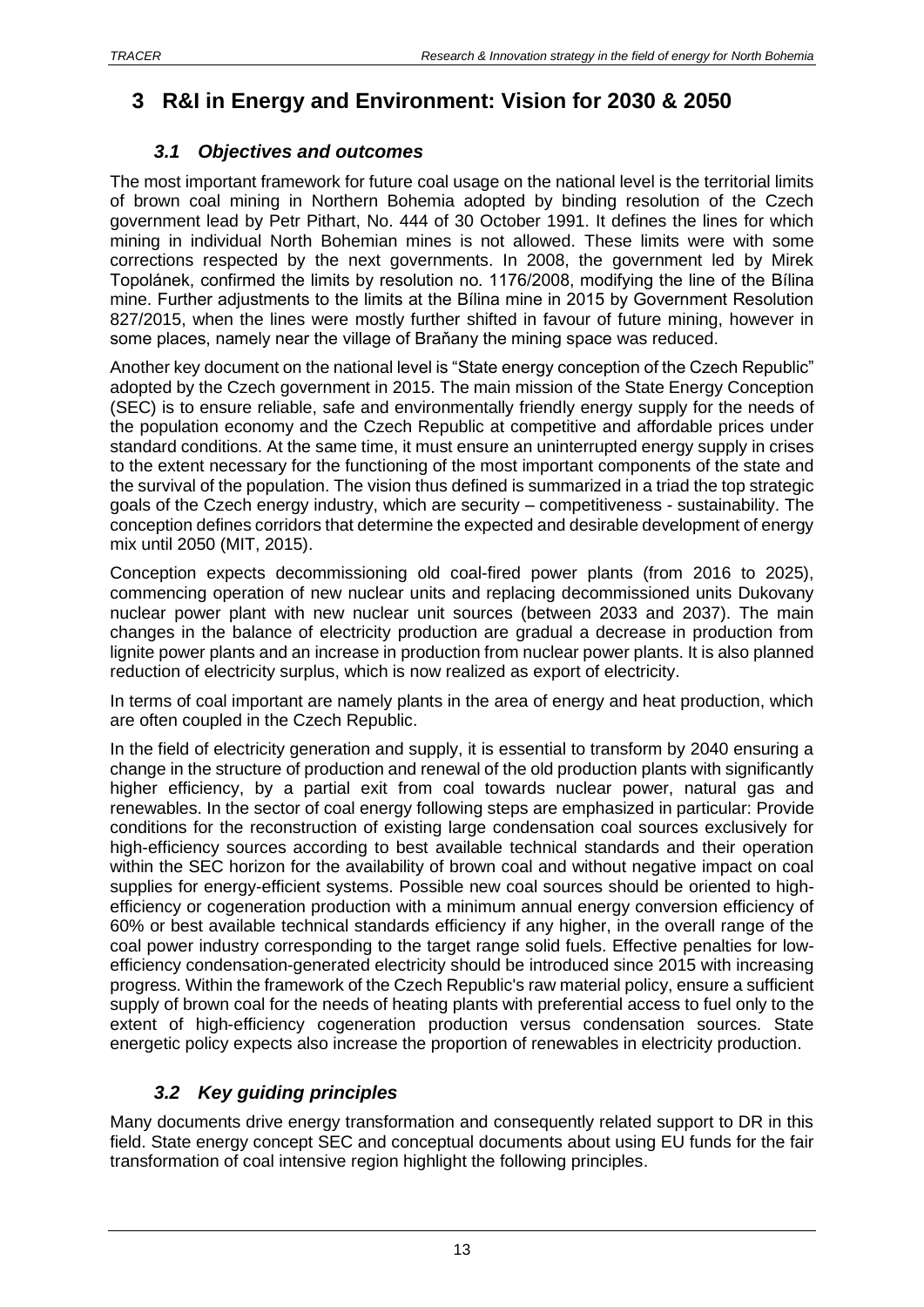State energy policy highlights need for security - competitiveness - sustainability. This is manifested by an emphasis on a reliable, affordable and long-term sustainable supply of energy to households and the economy. The next principle highlighted in SEC is to ensure economic return on investment of all types of resources and networks. Also, emphasis is given to the following:

- Ensuring complementarity of support from various sources.
- Creating a balance between research and innovation.
- Adopting a nexus approach.
- Ensuring coordination and cooperation between public, private and research entities.
- Including local stakeholders in the decision-making process.

# <span id="page-13-1"></span><span id="page-13-0"></span>**4 Support framework for R&I in Energy and Environment**

### *4.1 Multi-level governance structure for R&I policies in the North Bohemia Region*

Most of the problems of future development of the target region were already described above. Mining in past attracted a large amount of less qualified workers to the region. Social situation and lower quality of environments force part of a more adaptable and more educated portion of citizens to leave the region. This causes that the target district has the lowest proportion of university-educated people in the population in the Czech Republic. Moreover, fact that most of the people come here after WWII caused that there are very few people which would have family roots in the region. The latter was caused not only by mining but also complex development of the region before and after WWII. The reduction of mining during the last decade of the previous century largely increased the unemployment rate. Moreover, the most affected were people with lover education and socially less adaptable. This results in the formation of socially excluded locations increase criminality and other unfavourable social effects, which make the region even less attractive for developers and people starting new businesses. This was enhanced by infrastructure, which was generally outdated by the end of the last century and specialized in need of mining industry. This was enhanced by fact that the mining company was able to build its infrastructure if needed. All this create very complex conditions for future development.

There has been several regional targeted efforts attempting to improve the situation, some of them coming from the national level. Based on government decision No 952 from 11<sup>th</sup> December of 2013 was established government commissioner for coal region in transition, namely for Moravskoslezký and Ústecký district. Later on, from 1st November of 2015, the jurisdiction of the commissioner was enlarged to include also Karlovarský district. Priority topics of the government commissioner are:

- 1) employment and entrepreneurship,
- 2) technical education,
- 3) science, research and innovation,
- 4) energy and environment,
- 5) building infrastructure.

The Ústí nad Labem, Moravskoslezský and Karlovy Vary Regions, through the Office of the Government, applied for financial and systemic support for specific measures that will help restart the economy of these regions. The Office of the Government Plenipotentiary proposed the creation of an Economic Restructuring Strategy in which the government and the region would work together. By Resolution No. 826 of 19 October 2015, the Government decided on the economic restructuring of the Ústí, Moravskoslezský and Karlovy Vary Regions. The government has indicated that it is aware of the problems in these structurally affected areas and has committed itself to halting their backwardness and to starting their prosperity. The Ministry for Regional Development commissioned an input analysis which assessed in detail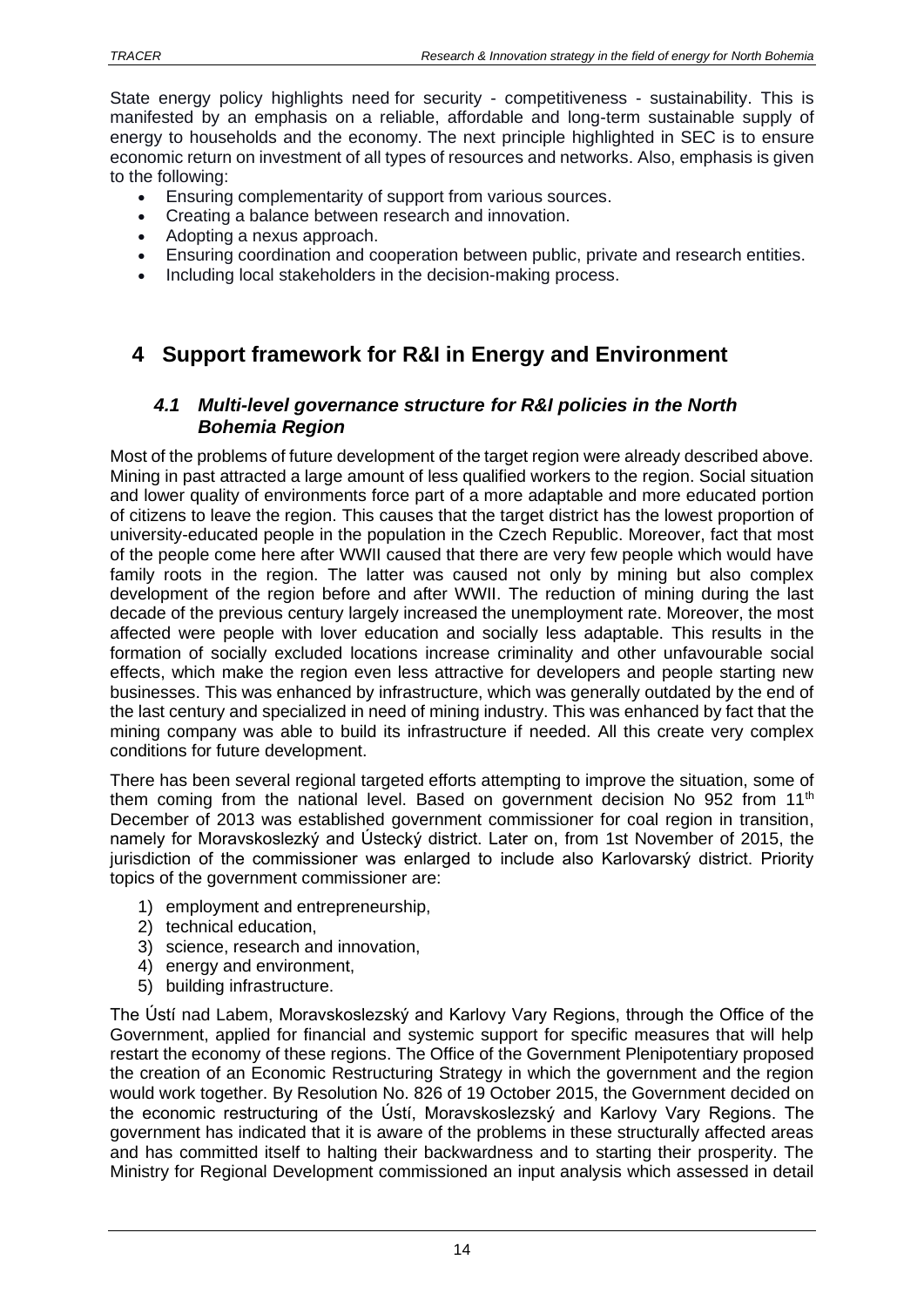the current situation, the most serious problems and the development potential of the regions concerned. This important document was based not only on extensive macroeconomic analysis but also on the collection of impulses and experience, which took place directly in individual regions. Based on the input analysis, a strategic framework was created. This important document does not yet contain a proposal for concrete measures but identifies their basic principles common to all regions. The Strategic Framework expresses the government's long-term strategy to support, facilitate a accelerate the restructuring of the economy in structurally affected regions. According to this, the regions concerned, in cooperation with the government, will take actions in all key areas. The strategic framework is structured into several levels. At the highest level, they are divided into thematic pillars, which include desirable changes in individual thematic areas. Each thematic pillar has several strategic objectives.

The strategic objectives are designed in such a way that their fulfilment will lead to the realization of the key changes described both in the individual thematic pillars and for each strategic objective separately. For each strategic objective, several types of measures/ activities are proposed that describe in more detail the possible interventions through which changes can be made and the strategic objectives can be achieved. Typical measures/ activities are mainly illustrative in nature and are intended to show that there are tools to achieve the proposed changes. In the introductory part of each pillar of the Strategic Framework for Economic Restructuring, the content of the thematic pillar is briefly presented. The Strategic Framework also includes, as a special pillar of the Implementation Framework, which describes and explains the concept of implementation mechanisms and rules, the institutional framework of implementation and also deals with the principles for future financing of the implementation of the Economic Restructuring Strategy, resp. measures in the action plan.

Strategy is approaching this issue in a very complex way and focal at all-major issues, which can be, separated into following major categories: enterprise and innovation, direct foreign investment, research and development, human resources, environment, social stabilizations and infrastructure and public administration. In the next text, major targets in individual fields will be described in more detail.

## **4.1.1 Enterprise and innovation**

<span id="page-14-0"></span>The basis for economic restructuring is successful businesses or enterprises in the region, when enterprises grow, employ people, invest, generate and realize a profit, they at the same time form basic conditions for improving the quality of life in regions. Target regions are more dependent on one large traditional (mining) companies. That is why the uncertain future of large traditional enterprises has a negative impact on the whole economy. In addition, the target region has the lowest intensity of entrepreneurial activity and low dynamics of start-ups of new enterprises of all regions in the Czech Republic. This strengthens the trend of leaving younger, more educated people. In addition, remote, areas of a rural nature still exist in the target region, which is among the least developed. During the preparation of the smart specialization strategy, the target regions identified key sectors that represent a balanced mix between traditional industries (energy, metallurgy, engineering) and new ones (information technology, biotechnology, renewable energy use, reclamation), existing farm structure and change it completely.

Direct foreign investment, is another sector that may help substantially increase economic growth or target region however the creation of a suitable environment for investment is reputed to offer suitable spaces, infrastructure and a stable economic environment.

## **4.1.2 Research and development**

<span id="page-14-1"></span>The major target here is to support research with a direct effect on enterprises, promote partnership of research and development companies with the business and also support academic start-ups.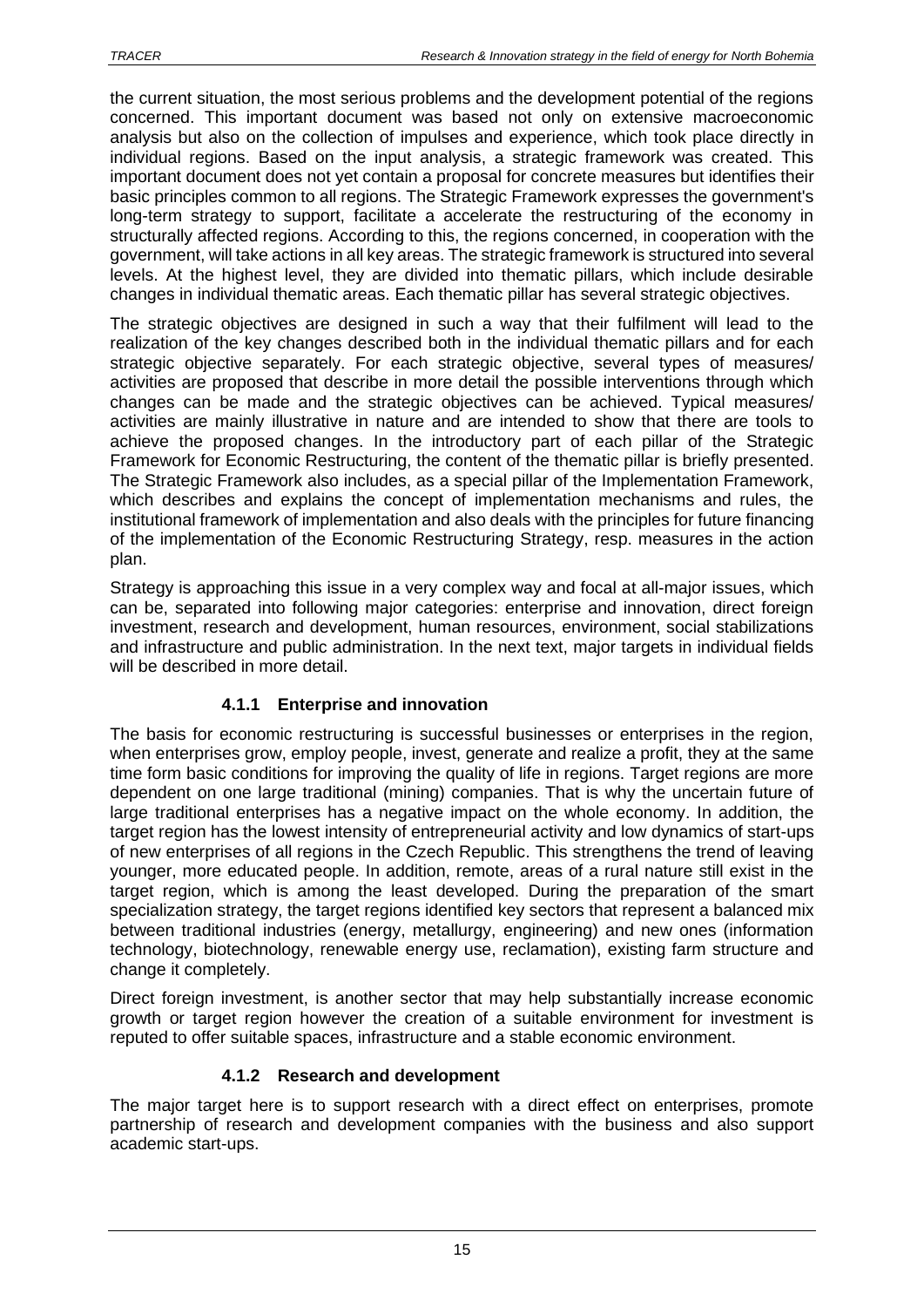#### **4.1.3 Human resources**

<span id="page-15-0"></span>Human resources are key to the successful development of the region. They were negatively affected in past as described above which generate self-enhancing interactions between low economic growth low salaries and low offer of highly qualified jobs, low quality of the workforce. Solution closely corresponds with previous tasks, research and development enterprises and foreign investment.

### **4.1.4 Environment**

<span id="page-15-1"></span>Investments in the revitalization and regeneration of territories and settlements alone will not contribute to the restructuring of the economy, but they are a precondition for carrying out activities supporting the development and growth of enterprises (brownfields regeneration, business premises), foreign investments (brownfields, industrial zones and lands) human resources development, social stabilization and research and development. Reconstruct unused areas and territories to implement significant investment activities with higher added value in connection with services for investors and entrepreneurs. We should (1) revitalize and regenerate areas in regions heavily affected by the mining and industrial activities, in particular, to enable new activities to be located and given new functions, and (2) regenerate development, deprived or peripheral areas in settlements with a high population concentration to achieve substantial complex changes with a significant impact on the life of the whole city, which will also manifest themselves in improving the image of regions externally and it will have an impact on stabilizing the population and improving the social stability of the territory. As was mentioned above environment was one of the factors that enhance the migration of people out for the target region.

### **4.1.5 Social stabilizations**

<span id="page-15-2"></span>Social instability is one of the factors resulting from the slow economic development of target regions and is a factor that complicates this development. On average, the lower quality of human resources and the greater number of socially disadvantaged and excluded people limit the development of local businesses, create local social problems and negatively affect the image of regions. The human dimension of social stabilization is aimed at motivating the population in the regions concerned to increase their activities.

In this context, three different groups must be supported in somewhat different ways:

- 1) to encourage naturally active citizens who are already contributing to the development of regions and who will be permanent leaders and natural authorities for the rest of the population and will contribute to the transformation of regions;
- 2) increase the motivation of passive individuals, who have relatively high development potential and can form a critical mass of long-term active residents in the region.

### **4.1.6 Infrastructure and public administration**

<span id="page-15-3"></span>Investing in infrastructure and quality of public administration creates the conditions for more efficient or successful interventions in other areas. These investments alone will not lead to the restructuring of the economy; however, they are important supportive measures for investment in other areas, especially business and foreign investment, such as key transport infrastructure connections or offering efficient public administration services.

The basic and interconnecting element of all the above-mentioned pillars to change the structure of the economy, accelerate economic growth and stop regions lagging behind is the implementation pillar including multi-level cooperation of public administration, use of existing programs and financial resources, supplemented, if necessary, by new ones, professional implementation management and responsibility for results. All pillars should lead to strengthening the identity, belonging and increasing the self-confidence of local people, improving the image of the region among investors, tourists, talents.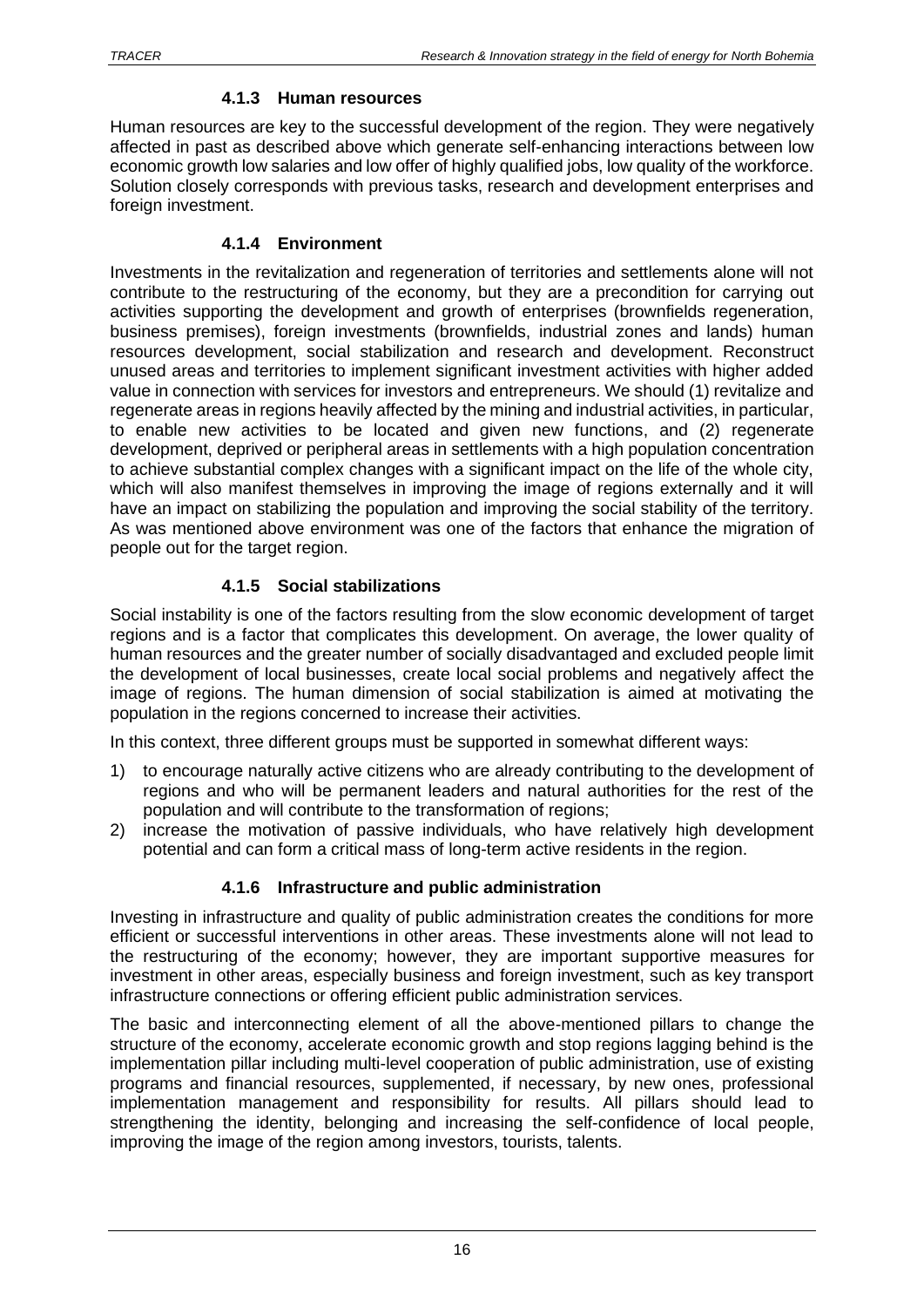It is the base for project RE:START2. The RE: START program is an open and publicly discussed process of restructuring the three regions concerned with the involvement of hundreds of actors, is managed at the government level and is subject to regular evaluation and updating flexibly responding to socio-economic developments in the regions concerned. As a result, governments and regions are given a transparent, systemic and long-term tool to address the specific problems of a large area. This eliminates the fact that dozens of regional actors submit individual requirements which, when implemented separately, are usually not subject to impact assessment and often require the adoption of non-systematic exceptions. The system created in this way is also positively evaluated by the European Commission, which continuously monitors the progress of the RE: START program and supports it in the framework of the Platform for Coal Regions in Transition. On January 1, 2019, new implementation policies came into force, responding to the need for several changes. The Office of the Government Plenipotentiary was abolished, the coordinating role at the central level was transferred to the Ministry for Regional Development, within which the National Executive Team RE: START was established. At the same time, by the principle of subsidiarity, the involvement of individual regions was strengthened through the Regional Permanent Conferences. The aim of the new implementation structure is to maintain a centrally coordinated approach, but to maximize the absorption capacity in the territory and strengthen the individual approach to individual regions. These new implementation policies have been valid for the following years of RE: START since their approval.

3rd updated Action Plan10 is currently approved based on the principles defined by the Strategic Framework for Economic Restructuring of the Ústí, Moravian-Silesian and Karlovy Vary Regions. It is a set of concrete measures that the government requires the relevant ministers to implement. Measures are in the form of financial support or systemic changes. Funds are allocated through individual grant programs/ministries/managing bodies of operational programs. If approved, the proposed measures will be implemented in the years 2019 - 2030. The implementation of all measures to this extent represents a claim for funds amounting to CZK 10,090 million.

Finally, there are Regional innovation strategies (RIS) which reflect all above mentioned documents as well as analysis of workforce actual enterprises and other local factors. Here is presented the major outcome of RIS for Karlovarský and Ústecký district (KVBDA, 2020; UD, 2020).

Major regional domains of specialization in Karlovarský region identified in RIS are:

- 1) Mechanical engineering, electrical engineering and mechatronics;
- 2) Automotive industry and autonomous transport;
- 3) Traditional industries ceramics, porcelain and glass;
- 4) Energy transformation and new challenges;
- 5) Spa, balneology and tourism.

In terms of coal transition number of obstacles are mentioned, but also some opportunities such as the release of large areas equipped with technical infrastructure with the possibility of use for new activities, new business opportunities (eg new ways of producing energy, installation of RES) or new industrial activities. In fact, not mentioned in the RIS, but an important example is maz by the building of BMW testing facility in Podkrušnohorská Heap (I-DNES.CZ , 2021).

In addition to classical renewables such as wind, solar or biomass Sokolov district has the strategic advantage of Lake Medard and also planned in the future lake in the locality of the current Jiří quarry in the form of a strategic water reservoir. An example of the transformation of the area affected by mining activities can be mentioned in the project greenhouse economy. This project could be implemented on a brownfield after the termination of mining activities using the potential of Lake Medard, both for supply heat through heat pumps, as well as for irrigation and also for use other renewable energy sources.

Major regional domains of specialization in Ústecký region identified in RIS are: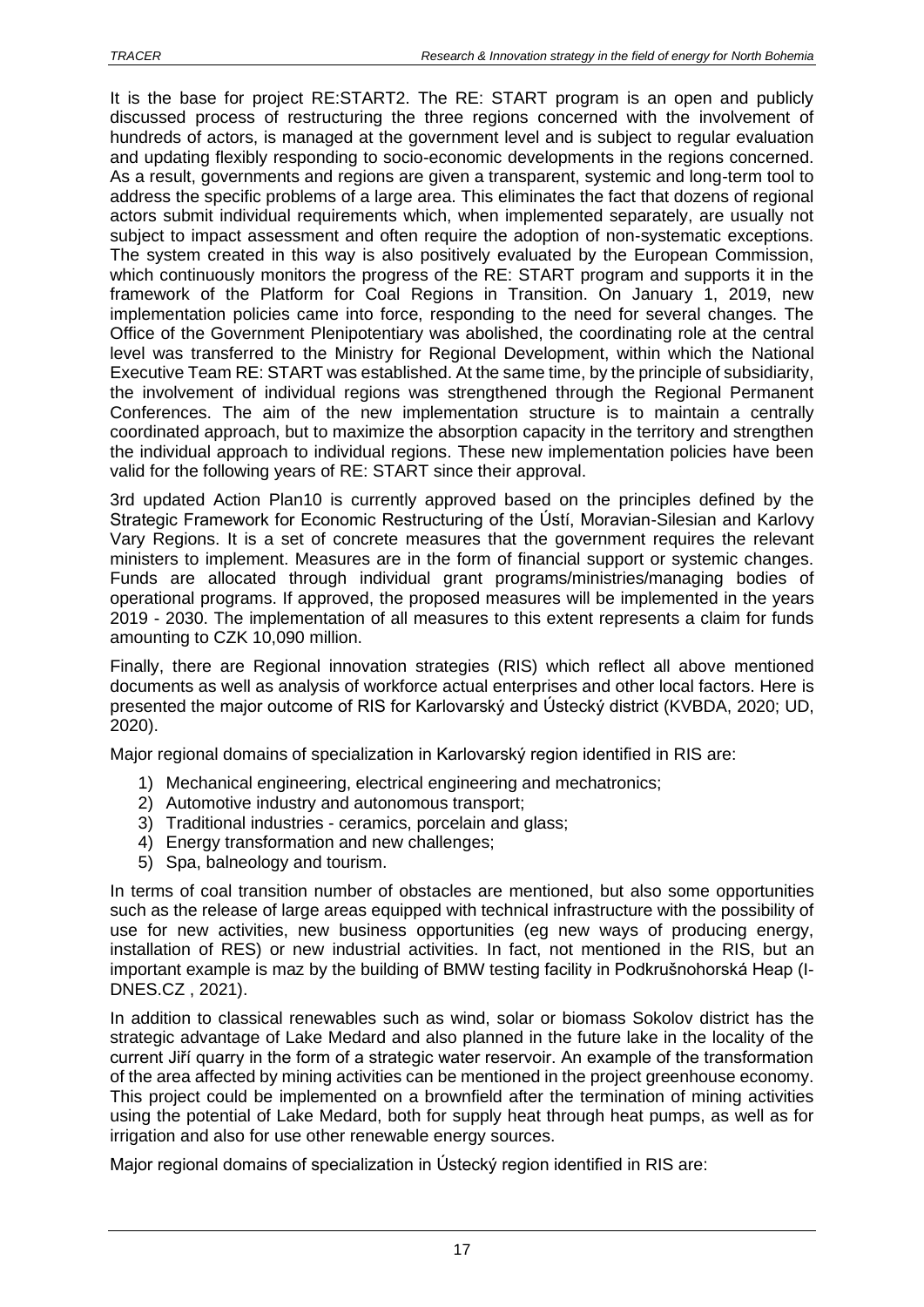- 1) Energy; resources, supply and related fields
- 2) Organic and inorganic chemistry
- 3) Glass and ceramics
- 4) New opportunities, namely machinery industry, automotive, mobility

In terms of new energy sources, new ways of energy utilization (smart technologies of energy transmission, storage and consumption, geothermal energy and other renewable sources, battery storage, utilization of waste heat) are mentioned in particular.

## *4.2 Funding opportunities*

<span id="page-17-0"></span>As concern funding, besides private funding and funding coming from European sources described in part 4.4 major source of funding in technologically oriented research and development in the Czech Republic is the Technology Agency of the Czech Republic (TACR). TACR is an organizational unit of the state that was founded in 2009 by Act No. 130/2002 Coll. The creation of TA CR is one of the cornerstones of the fundamental reforms in research and development (R&D) in the Czech Republic. The key feature of the reform is the redistribution of financial support from the national budget. The Technology Agency of the Czech Republic simplifies the state support of applied research and experimental development which has been fragmented and implemented by many bodies before the reform. Czech science foundation (GACR) is a principal government-funded agency that supports targeted basic researches some of which may have some relation to energy research. Besides TACR and GACR several ministries may potentially support energy-related research. Noteworthy is the Ministry of Education, Youth and Sport of the Czech Republic which administers most of EU funded research programmes targeting basic research.

## *4.3 Priority areas for Research and Innovation*

<span id="page-17-1"></span>Considering the large share of coal in the energy production of the Czech Republic, replacement energy provided by coal will represent the complex issue. So far State energy policy count on partial replacement of coal by other fossil fuels namely by natural gas. In the sector of smaller energy sources that use cogeneration to produce heat and electricity, there is already use of other fuel namely biomass and household waste and it is expected that share of these fuels in the mix will increase over time (see part 3.1 for more details).

Traditionally biofuel has a dominant position among renewables in the Czech Republic and as already explained above post-mining sites provide opportunities to increase biofuel production, which may even bring benefits in terms of ecosystem restoration and carbon sequestration in the soil at the same time (see part 1.2 and 1.3 for more details).

Among other renewables potential for solar energy in terms of natural conditions is similar as in the rest of the country of slightly below average. However, a large areas of post-mining heaps may offer possibilities for large scale installations. There are even plants to install floating power plants in lakes which will be formed by the flooding of residual mining pit (I-DNES.CZ , 2019).

In contrary to solar natural conditions for use of wind energy is exceptionally good in the target region also a number of windmills already installed is higher than in other parts of the country and post-mining heaps namely those having hill like character may potentially represent the good location for new windmill farm (see part 1.3 for more details).

Hydropower is given by existing reservoirs formed by dammed rivers; however, there are plants to use the difference in water level between some already projected post-mining lakes (formed by the flooding of mining pits for pumped-storage hydroelectricity (IUHLÍ.CZ, 2018).

Heat pumps are also often mentioned. Among other renewables with have decent and largely underexplored potential in Northwest Bohemia is geothermal energy (Litoměřice, 2013). Town Litoměřice is recently building a geothermal heat plant using a hot dry rock system with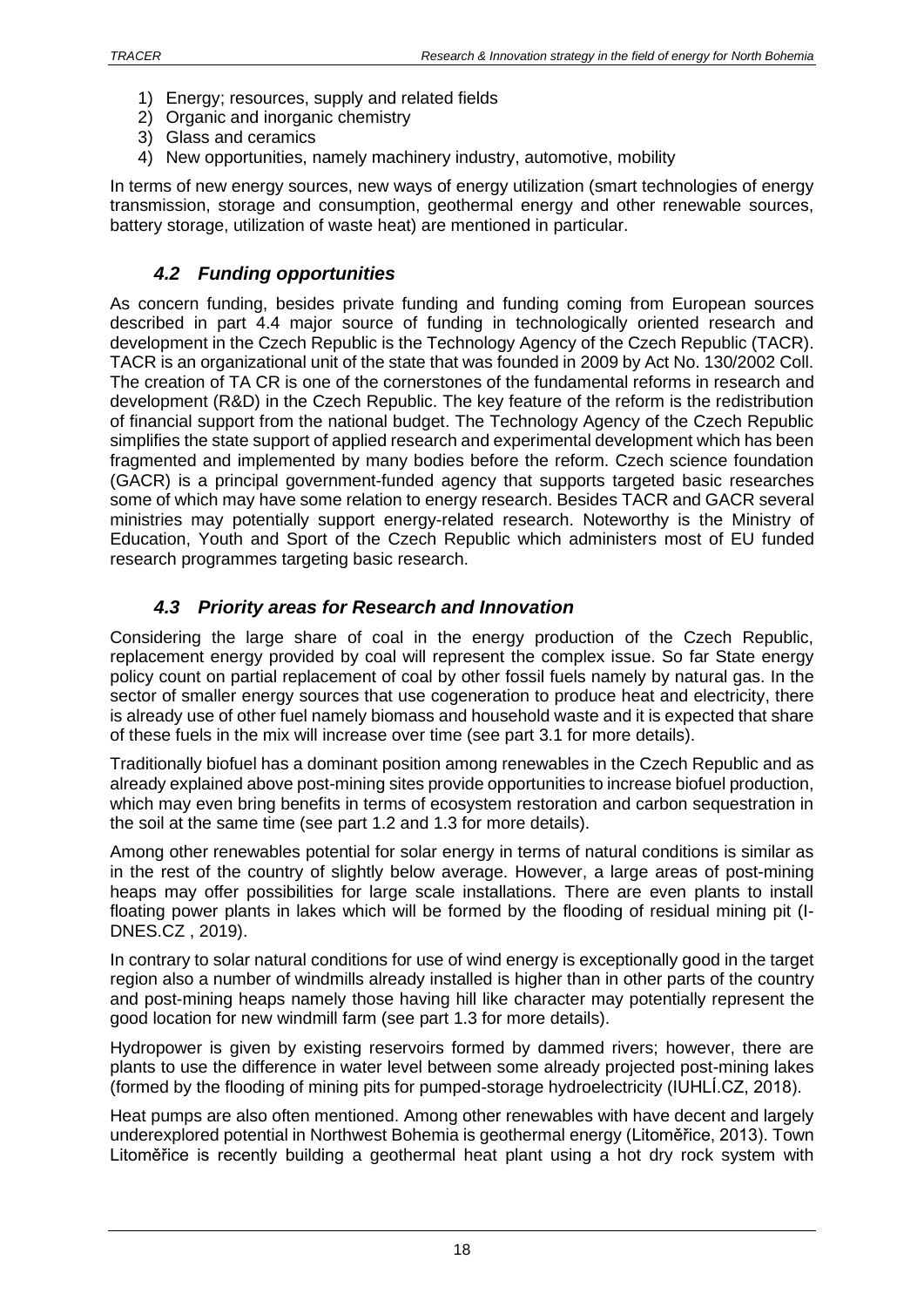expected production of 15-30 MWt. In Karlovy Vary are the hot springs used for a bath and various balneogical applications, this may prevent their more extensive uses for energy.

Despite fact that energy storage is often mentioned in RIS strategies particular projects aiming in this direction are rare.

Besides energy production, RIS in Northwest bohemia emphasize specialization in glass and ceramics, which are traditional field here, and various aspect of mechanical engineering namely associated with the automotive industry and mobility. Recreation and bath are mentioned in the Karlovarský district.

### *4.4 Evaluation and Monitoring*

<span id="page-18-0"></span>There are several ministries in the Czech Republic which are responsible for distribution and monitoring of the fund potentially useable for RD investment during the transformation of coal intensive regions. Ministry of Regional Development is responsible for the coordination of all funds coming from the EU, providing methodical support and ensuring coordination, however individual programs are in the hand of individual field specific ministries. However, in the forthcoming period 2021-2027 monitoring scheme for most of the programs has not yet been established. In subsequent programming period 2021-2027, which will be co-funded from the European Structural and Investment Funds (ESIF) following programmes may be relevant to support RTDI in coal intensive region:

- Operational Programme Technologies and Application for Competitiveness, managed by the Ministry of Industry and Trade;
- Operational Programme John Amos Comenius, managed by the Ministry of Education, Youth and Sports;
- Operational Programme Transport, managed by the Ministry of Transport;
- Operational Programme Environment, managed by the Ministry of the Environment;
- Integrated Regional Operational Programme, managed by the Ministry of Regional Development;
- Operational Programme Just Transition Fund, managed by the Ministry of the Environment;
- Operational Programme Technical Assistance, managed by the Ministry of Regional Development;
- Interreg V-A Czech Republic Poland, managed by the Ministry of Regional Development;
- Cooperation Programme Free State of Saxony Czech Republic, coordinated, in the territory of the Czech Republic, by the Ministry of Regional Development
- Interregional cooperation programme INTERREG EUROPE, coordinated, in the territory of the Czech Republic, by the Ministry of Regional Development;

Among those Operational Programme Technologies and Application for Competitiveness, managed by the Ministry of Industry and Trade and Operational Programme Just Transition Fund, managed by the Ministry of the Environment seems to be the most relevant. Monitoring schemes although they follow similar principles differ between ministries. The Operational Program Technologies and Application for Competitiveness (OP TAC) is the direct successor of the Operational Program Enterprise and Innovation for Competitiveness.

Its priorities are:

- Research and innovation;
- Digitization and development of the internet;
- Skills for smart specialization, industrial transformation and entrepreneurship;
- Enhancing the competitiveness of small and medium-sized enterprises;
- Increasing the added value of products and services in the production chain;
- Introducing advanced technologies and Industry 4.0 principles in companies;
- Modernizing and streamlining the production, distribution and storage of energy;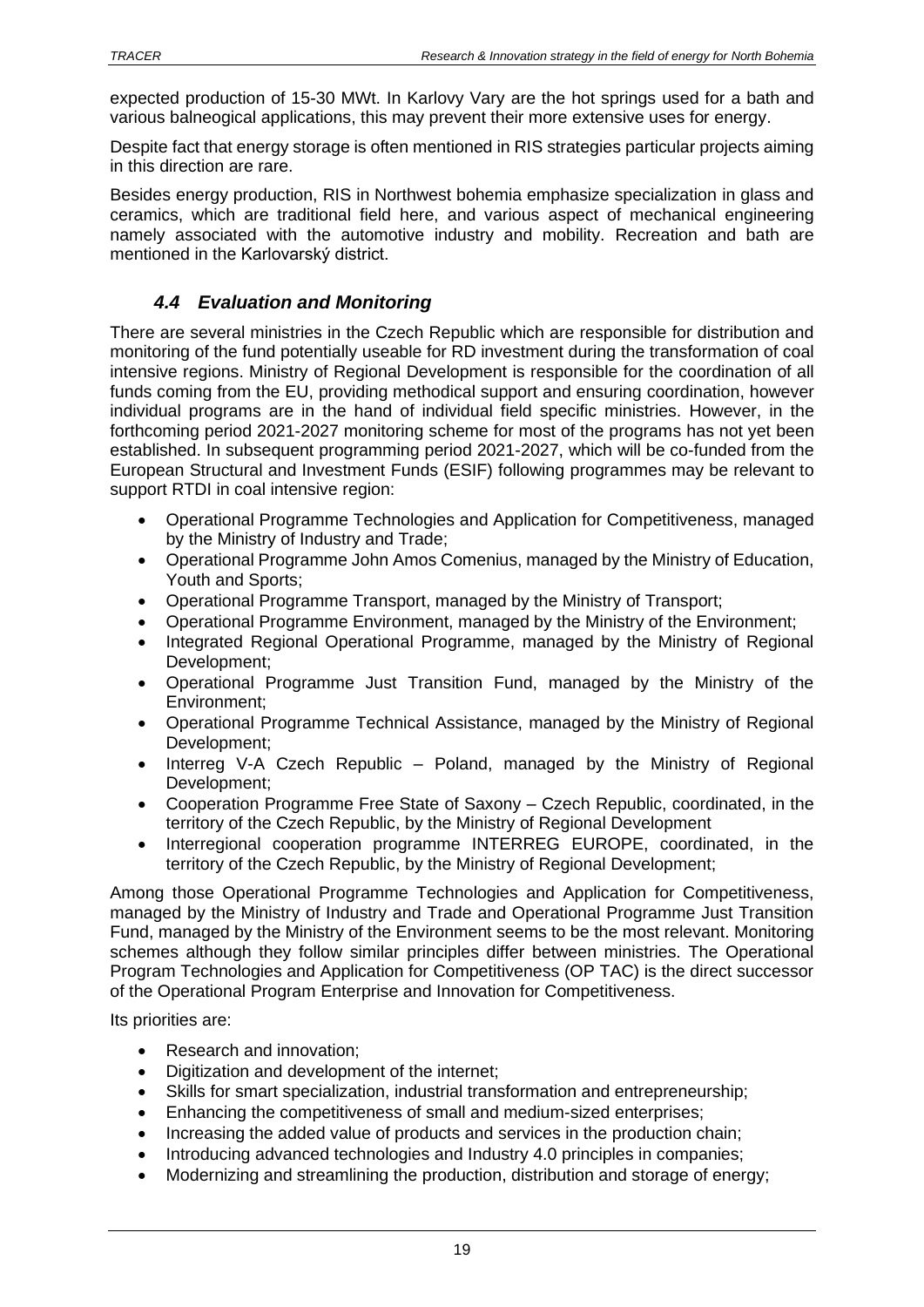- Increasing the energy efficiency and energy savings:
- Deploying innovative low-carbon technologies; Effective and thrifty use of renewable energy sources;
- Introducing modern and highly efficient methods of production, distribution and storage of heat energy;
- Use of brownfields for business activities.

The Fair Transformation Operational Program is completely new in the period 2021–2027 aimed at addressing the negative effects of coal diversion in the most affected regions. In the Czech Republic, this applies to the Karlovy Vary, Moravian-Silesian and Ústí regions. The support aims to enable regions and people to address the social, economic and environmental impacts of a transformation aimed at achieving the Union's 2030 energy and climate goals and the Union's climate-neutral economy by 2050. A wide range of topics can be supported in this programme: small and medium enterprises, research and innovation, digitization, clean energy and energy savings, circular economy, reclamation and new land use, retraining and job search assistance. The program aims to direct resources from the Fair Transformation Fund to areas not covered by other operational programs. These are extra resources for the regions concerned compared to other regions. The exact wording of the program is under preparation, and the draft program will be published in the first half of 2022. The program will be based on the Plan of Fair Territorial Transformation, which is prepared by the Ministry of Regional Development in cooperation with members of the so-called Transformation Platform.

In addition to these programmes supported by individual ministries, the government established program RE:START to support coordination of funding from various sources and to give governments and regions a transparent, systemic and long-term tool to address the specific problems of coal intensive regions. The RE: START program is an open and publicly discussed process of restructuring the coal intensive regions concerned with the involvement of many stakeholders, RESTART is managed at the government level and is subject to regular evaluation and updating flexibly responding to socio-economic developments in the regions concerned.

# <span id="page-19-0"></span>**5 Concluding note**

North Bohemia represents coal intensive regions which contain most of the mineable lignite resources in the country and all lignite in the Czech Republic is mined here. At the same time lignite mined in this region is an important part of the Czech Republic energy mix contributing 40% in 2020. Four mining companies mine coal in this region. Most of the coal is used in the power plant of CEZ largest energy company in the Czech Republic, which is partly government-owned.

RTDI facilities in the target region are underdeveloped. There is only one university in the region and in numbers of research institutions, workers in RD, as well as investment in RD in the target region, belong to the lowest in the Czech Republic. On the other hand, there are many universities, research institutions and large research infrastructures engaged in energyrelated research or other technical and environmentally oriented research that is potentially relevant for the target region. Many of these institutions conduct their research in the target region already. Focusing future support of RD only on institutions that are located in the target region may face the problem of the low absorption capacity of these institutions.

RTDI strategy is affected by the expected development of coal mining driven by territorial limits, state energy concept and decision of coal commission. At the regional level, DR needs are summarized in RIS (research and innovation strategy of individual regions).

The most highlighted field of specialization are:

- Mechanical engineering, electrical engineering and mechatronics;
- Mobility including Automotive industry and autonomous transport;
- Traditional industries ceramics, porcelain and glass;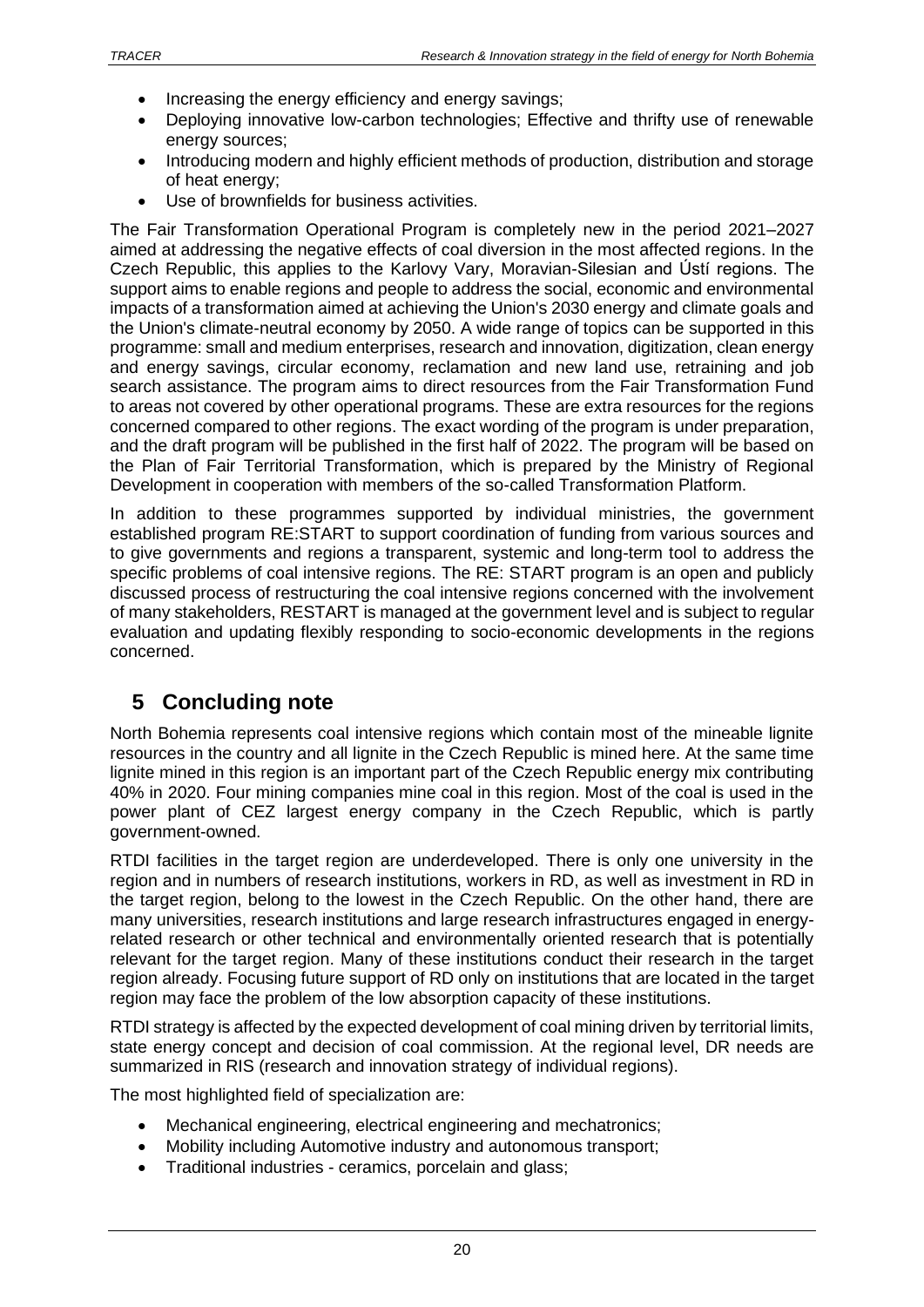• Energy transformation and new challenges related to the transition of coal intensive region and spa, balneology and tourism.

# <span id="page-20-0"></span>**6 References**

BINKOVÁ, B., VESELÝ, D., VESELÁ, D., JELÍNEK, R., ŠRÁM, J.R (1999) Genotoxicity and embryotoxicity of urban air particulate matter collected during winter and summer period in two different districts of the Czech Republic. Mutation Res. 440, 45 - 58.

FROUZ, J., LIVEČKOVÁ, M., ALBRECHTOVÁ, J., CHROŇÁKOVÁ, A., CAJTHAML, T., PIŽL, V., HÁNĚL, L., STARÝ, J., BALDRIAN, P., LHOTÁKOVÁ, Z., ŠIMÁČKOVÁ, H., CEPÁKOVÁ, Š. (2013) Is the effect of trees on soil properties mediated by soil fauna? A case study from post-mining sites. Forest Ecology and Management 309, 87-95.

CHALUPA, S, HANSLIAN, D. (2015) Wind energy analysis at Czech Republic. Chamber of Renewable Energy Sources - Czech Society for Wind Energy, 21.

KUBEŠOVÁ, A. & KAREL K. (2017) Territorial energy concept od the Karlovy Vary region. Updates for 2017-2042. Karlovarský district, Karlovy Vary [online]: https://www.kr-

karlovarsky.cz/samosprava/dokumenty/Documents/koncepce/SEA\_UEK.pdf

ČÍŽKOVÁ, B., WOŚ, B., PIETRZYKOWSI, M., FROUZ, J. (2018) Development of soil chemical and microbial properties in reclaimed and unreclaimed grasslands in heaps after opencast lignite mining. Ecological Engineering 123, 103-111.

CÉZA, V., ČERMÁKOVÁ, E., KOBLÍŽKOVÁ, E., KOCHOVÁ, T., MERTL, J., POKORNÝ, J., PŘECH, J., ROLLEROVÁ, M., VLČKOVÁ, V. (2018) Summary report on the environment in the regions of the Czech Republic, Cenia, Prague

HARNYCH, J, SPITZ, J, PŘIBYL, E., HENELOVÁ, V. (2019) Territorial energy concept of the Ústí nad Labem region update, Ústecký district, Ústí nad labem.

MoLSA – Ministry of labour and social affairs (2004) The Employment Act, Government regulation Act No. 435/2004 Coll. [online]: https://ec.europa.eu/migrant-integration/library-document/act-no-4352004 coll-employment-1\_en

MoE – Ministry of Environment (2010) CVR [online]: http://cdr.eionet.europa.eu/cz/eu/lcp\_ied/ [envxewybg/](http://cdr.eionet.europa.eu/cz/eu/lcp_ied/%20envxewybg/)

MIT – Ministry of Industry and Trade (2014) State Energy Concept of the Czech Republic, MIT, Prague, Czech Republic, [online]: [https://www.mpo.cz/assets/cz/energetika/statni-energeticka-politika/2016/12/](https://www.mpo.cz/assets/cz/energetika/statni-energeticka-politika/2016/12/%20Statni-energeticka-koncepce-_2015.pdf)  [Statni-energeticka-koncepce-\\_2015.pdf](https://www.mpo.cz/assets/cz/energetika/statni-energeticka-politika/2016/12/%20Statni-energeticka-koncepce-_2015.pdf)

IUHLÍ.CZ (2018) A power plant can grow on reclamation lakes [online][: https://iuhli.cz/na-rekultivacnich](https://iuhli.cz/na-rekultivacnich-jezerech-muze-vyrust-elektrarna/)[jezerech-muze-vyrust-elektrarna/](https://iuhli.cz/na-rekultivacnich-jezerech-muze-vyrust-elektrarna/)

I-DNES.CZ (2019) Chemneys, mines and excavators will replace solar power plants, both in dumps and on water [online]: https://www.idnes.cz/usti/zpravy/misto-rypadel-solarni-panely-ustecky-kraj-byvaledulni-vysypky-rekultivovane-skladky-opustene-tovarn.A190531\_479457\_usti-zpravy\_pakr

I-DNES.CZ (2021) The construction of the BMW Research center near Sokolov continues, it will be smaller so far [online]:idnes.cz/auto/zpravodajstvi/bmw-sokolov-haidinger-autonomni-rizeni-polygontest.A210303\_160707\_automoto\_fdv

KVBDA – Karlovy Vary Business Development (2012) [Development Program of the Karlovarský district](file:///C:/Users/JF/Downloads/Development%20Program%20of%20the%20Karlovarský%20district) 2014-2020 [online]: [https://www.karp-kv.cz/assets/front/documents/P2\\_PRKK\\_2014\\_2020\\_strategie](https://www.karp-kv.cz/assets/front/documents/P2_PRKK_2014_2020_strategie%20_3.pdf)  [\\_3.pdf](https://www.karp-kv.cz/assets/front/documents/P2_PRKK_2014_2020_strategie%20_3.pdf)

KVBDA – Karlovy Vary Business Development Agency (2020) Regional innovation strategy for Karlovy Vary region, Karlovy Vary, 79.

LITOMĚŘICE (2013) Litoměřice, geothermal energy [online]: [https://prvnigeotermalni.cz/cz/o](https://prvnigeotermalni.cz/cz/o-projektu/projekt-geotermalni-energie-litomerice)[projektu/projekt-geotermalni-energie-litomerice](https://prvnigeotermalni.cz/cz/o-projektu/projekt-geotermalni-energie-litomerice)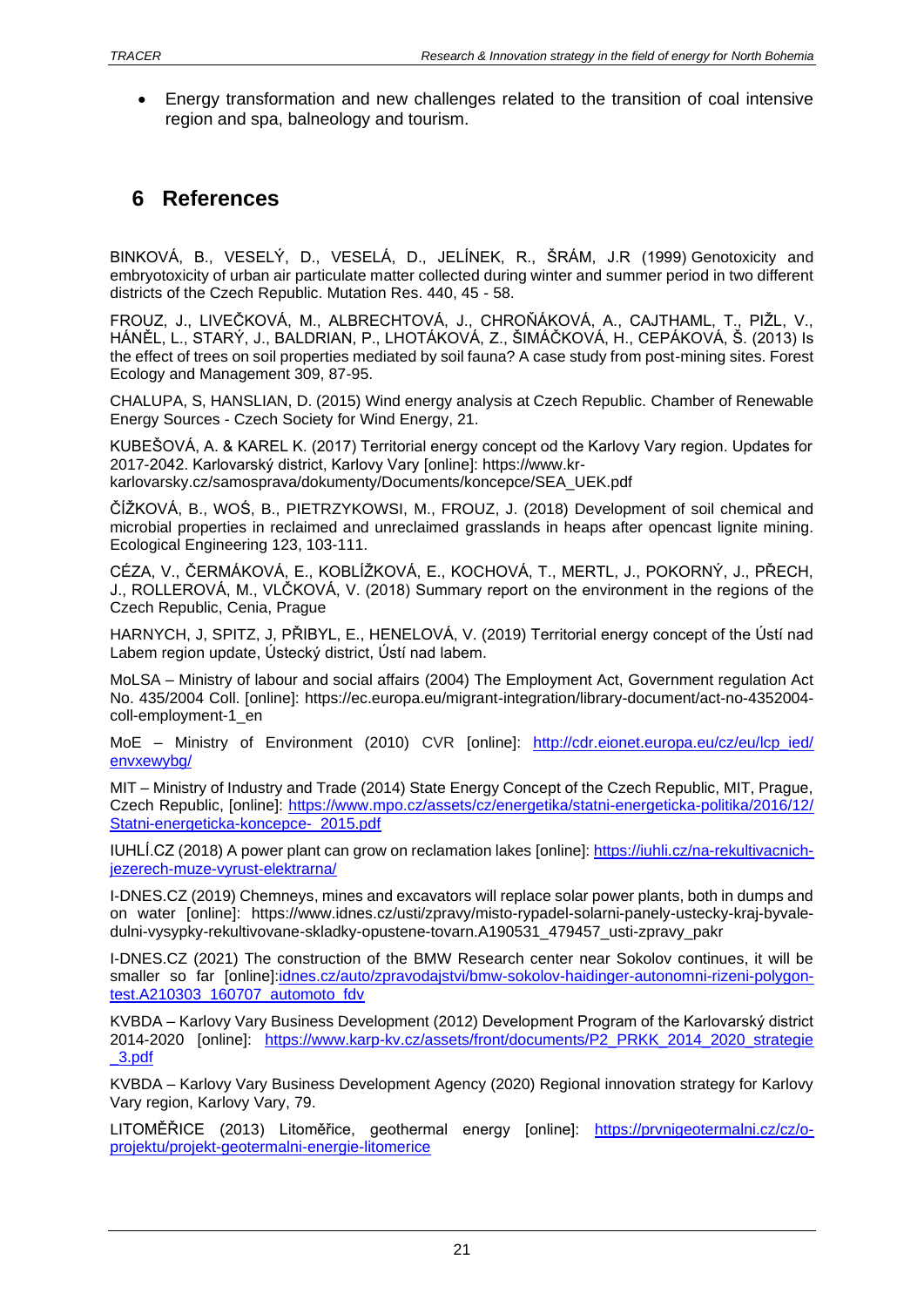MoLSA – Ministry of labour and social affairs (2014) Empolyment policy strategy until 2020 [online]: https://www.mpsv.cz/documents/20142/848077/strategiepz2020.pdf/a666485c-355f-3d35-4fe7- 0692661e271a

REUTERS (2017) BMW to build Czech test track for self-driving cars [online]: [https://www.reuters.com/article/us-bmw-czech-investment/bmw-to-build-czech-test-track-for-self](https://www.reuters.com/article/us-bmw-czech-investment/bmw-to-build-czech-test-track-for-self-driving-cars-idUSKBN1E90Y5)[driving-cars-idUSKBN1E90Y5](https://www.reuters.com/article/us-bmw-czech-investment/bmw-to-build-czech-test-track-for-self-driving-cars-idUSKBN1E90Y5)

ŠRÁM, R. J., BENEŠ, I., BINKOVÁ, B., DEJMEK, J., HORSTMAN, D., KOTĚŠOVEC, F., OTTO, D., PERREAULT, S. D., RUBEŠ, J., SELEVAN, S. H., SKALÍK, I., STEVENS, R. K., LEWTAS, J. (1996) Teplice Program - the impact of air pollution on human health. Environ. Health Perspectives 104, Suppl.4, 699 - 714.

ŠTEKL J., (2006) Wind energy in the Czech Republic and at neighbours. Alternativní energie 6/2006

ŠÚRI, M., CEBECAUER, T., HULD, T., DUNLOP, D. (2010) Global irradiation and solar electricity potential – Czech Republic, European Commission Joint Research Centre.

WERNER, C., HAAS, E., GROTE, R., GAUDER, M., GRAEFF-HONNIGER, S., CLAUPEIN, W., BITTERBACH-BAHL, K. (2012) Biomass production potential from Populus short rotation systems in Romania. Bioenergy 4 (6), 642–653.

GO – Government Office of Czech Republic (1992) Resolution of the Government of the Czech Republic of 9 December 1992 No. 691 on the restructuring program of the coal industry, Government of the Czech Republic Prague.

GO – Government Office of Czech Republic (2014) Employment Strategy until 2020, Decision of the Government of the Czech Republic 815/2014, Government of the Czech Republic, Prague

GO – Government Office of Czech Republic (2017) The Strategic Framework of the Czech Republic 2030 was established within the project System of Long-Term Priorities of Sustainable Development in State Administration, Reg. No.: CZ.03.4.74 / 0.0 / 0.0 / 15\_019 / 0002185. Office of the Government of the Czech Republic, Prague.

GO – Government Office of Czech Republic (2019) Resolution of the Government of the Czech Republic. 565/2019 on the Statute of the Coal Commission. Government of the Czech Republic, Prague, [online]: https://www.mpo.cz/cz/energetika/uhelna-komise/statut-uhelne-komise--248371/

UD - Ústecký district (2013) Development program for Ústecký district 2014-2020, Ústecký region, Ústí nad Labem, [online]: https://www.databaze-strategie.cz/cz/ulk/strategie/program-rozvojeusteckeho-kraje-2014-2020?typ=struktura

UD - Ústecký district (2020) Regional strategy for innovation at Ústecký district. Ústecký district, Ústí nad Labem, [online]: https://www.kr-ustecky.cz/assets/File.ashx?id\_org=450018&id\_dokumenty= 1749678

CSO – Czech Statistical Office

ŠRÁM R., (2007) Impact of air pollution on health of the population - PROGRAM TEPLICE. Yearbook Science vs irrationality 2, Sysifos, Prague.

MIT – Ministry of Industry and Trade (2017) Raw materials policy of the Czech Republic in the fields of minerals and their resources [online]: https://www.mpo.cz/cz/stavebnictvi-a-suroviny/surovinovapolitika/statni-surovinova-politika-nerostne-suroviny-v-cr/nova-surovinova-politika-v-oblasti-nerostnychsurovin-a-jejich-zdroju---mpo-2017--229820/

MIT – Ministry of Industry and Trade (2018) Financial business analysis for 2016 and 2017, MIT, Prague, Czech Republic [online]: https://www.mpo.cz/cz/rozcestnik/analyticke-materialy-a-statistiky/analytickematerialy/

MIT – Ministry of Industry and Trade (2018) Analyses of economy development of the Czech Republic in 2017, Ministry of Industry and Trade, Prague, Czech Republic [online]: https://www.mpo.cz/cz/rozcestnik/analyticke-materialy-a-statistiky/analyticke-materialy/

FROUZ, J., POPPERL, J., PŘIKRYL, I., ŠTRUDL, J. (2007) New landscape creation at Sokolovsko. Sokolovská uhelná, Sokolov

VRÁBLÍKOVÁ, J. (2010) Recultivation of Area after Coal Mining on Example of North Bohemia. Život. Prostr., Vol. 44, No. 1, 24 – 29.